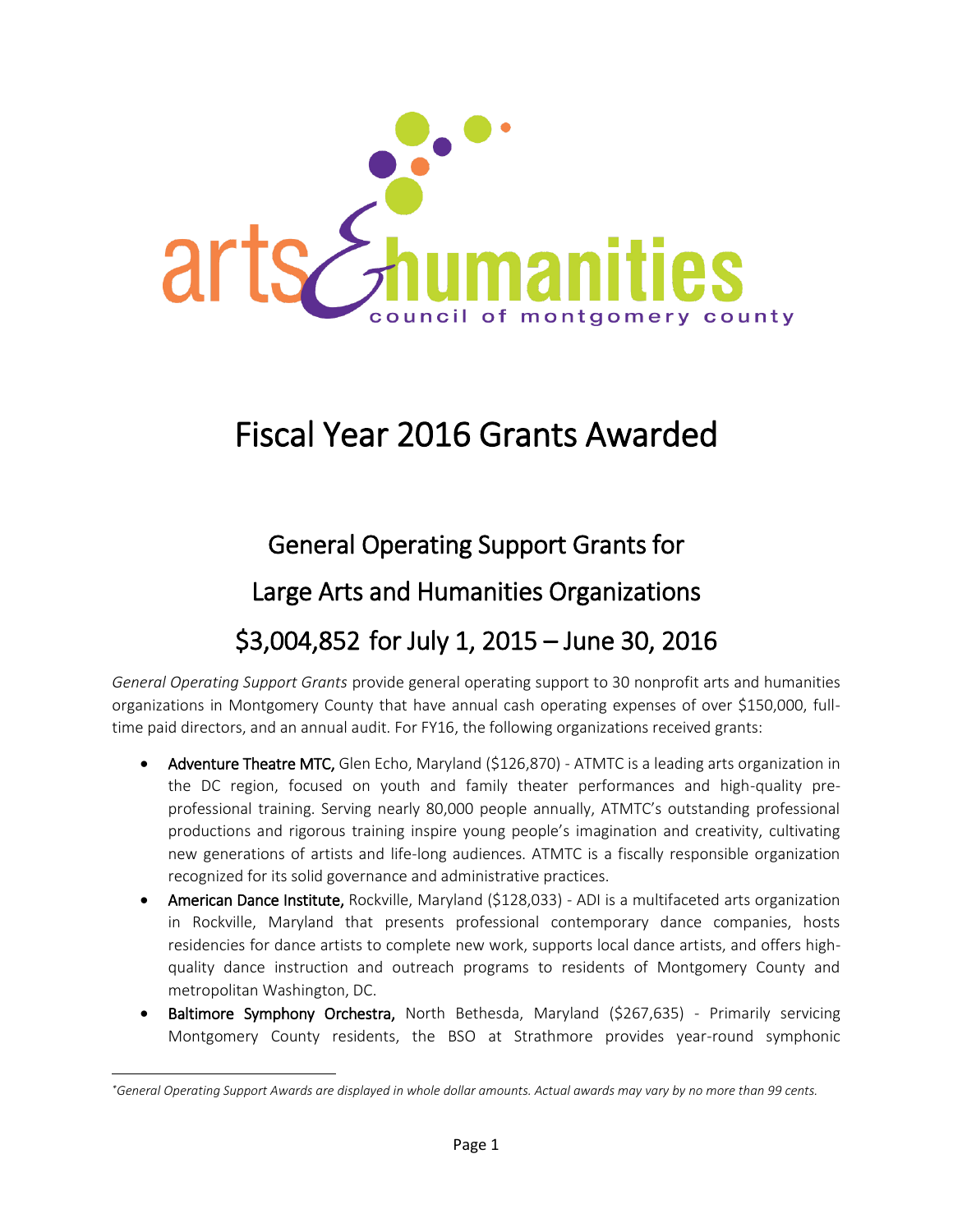performances of the highest artistic standard. Committed to its civic responsibility, the institution offers adventurous programming, affordable pricing initiatives, and relevant educational and social outreach programs to transform the concert experience and to build new and diverse audiences. Combined, the BSO at Strathmore reaches +60,000 County and greater Washington, D.C. area residents.

- CityDance, North Bethesda, Maryland (\$55,324) CityDance School & Conservatory provides over 600 students annually with high-level dance training in a variety of genres. 100 classes are taught a week, including master classes taught by professional artists from around the world. CityDance OnStage brings professional dance performances to regional venues including Studio Theater at Strathmore. CityDance's Community Programs offer free performances, in-school and afterschool weekly programs, and summer camps reaching 5,000 students a year.
- Class Acts Arts, Silver Spring, Maryland (\$49,532) CAA was founded in 1995 in response to the demand for high quality, ethnically diverse cultural arts programs in our schools. CAA reaches hundreds of thousands of participants each year through three programs: ArtChoice, arts education in schools and communities; ArtReach, serving those in need; and ArtWorks, career support of artists.
- CREATE Arts Center, Silver Spring, Maryland (\$13,100) CREATE Arts Center is a vital visual arts center in Silver Spring, MD, that has served over 20,000 artists of all ages and backgrounds since 1986. CREATE provides onsite arts classes and camps for youth. The organization also offers after-school enrichment classes, free classes for at-risk youth at local schools, and support to adults living with severe mental illness and children with autism.
- Dance Exchange, Takoma Park, Maryland (\$64,915) Dance Exchange is an intergenerational company of artists that creates dance and engages people in making art. The organization serves as an incubator for creative research, bringing ideas to action with collaborators who range from experts in the field of dance to unexpected movers and makers. Founded in 1976 by Liz Lerman and under the artistic direction of Cassie Meador since 2011, Dance Exchange's current projects include examinations of environmental activism, human rights, and racial equity.
- Friends of the Library, Montgomery County, Rockville, Maryland (\$44,524) The Friends of the Library, Montgomery County (FOLMC) is a nonprofit membership organization dedicated to enhancing MCPL through fundraising, programs, and supporting new initiatives. FOLMC operates two used bookstores in Wheaton and Rockville, and is the umbrella organization for seventeen volunteer-run chapters at local library branches throughout Montgomery County.
- Germantown Cultural Arts Center dba BlackRock Center for the Arts, Germantown, Maryland (\$70,538) - BlackRock is the leading multidisciplinary arts venue in Upper Montgomery County, serving over 17,000 individuals a year at their beautiful facility in Germantown and through outreach activities. They offer two art galleries, two theaters, an outdoor stage, and five education studios. Core programs include an annual performance series featuring international, national and regional touring artists, a film series, free gallery exhibits, and classes and workshops in music, art, theater and dance.
- Glen Echo Park Partnership for Arts and Culture, Glen Echo, Maryland (\$90,912) Established in 2002 in collaboration with the National Park Service (NPS) and Montgomery County, the Partnership sponsors classes, dances, exhibitions, concerts, festivals, and events at Glen Echo Park, a former amusement park. These programs serve 400,000 people annually. They also maintain and manage the Park's historic facilities, including the Spanish Ballroom and Dentzel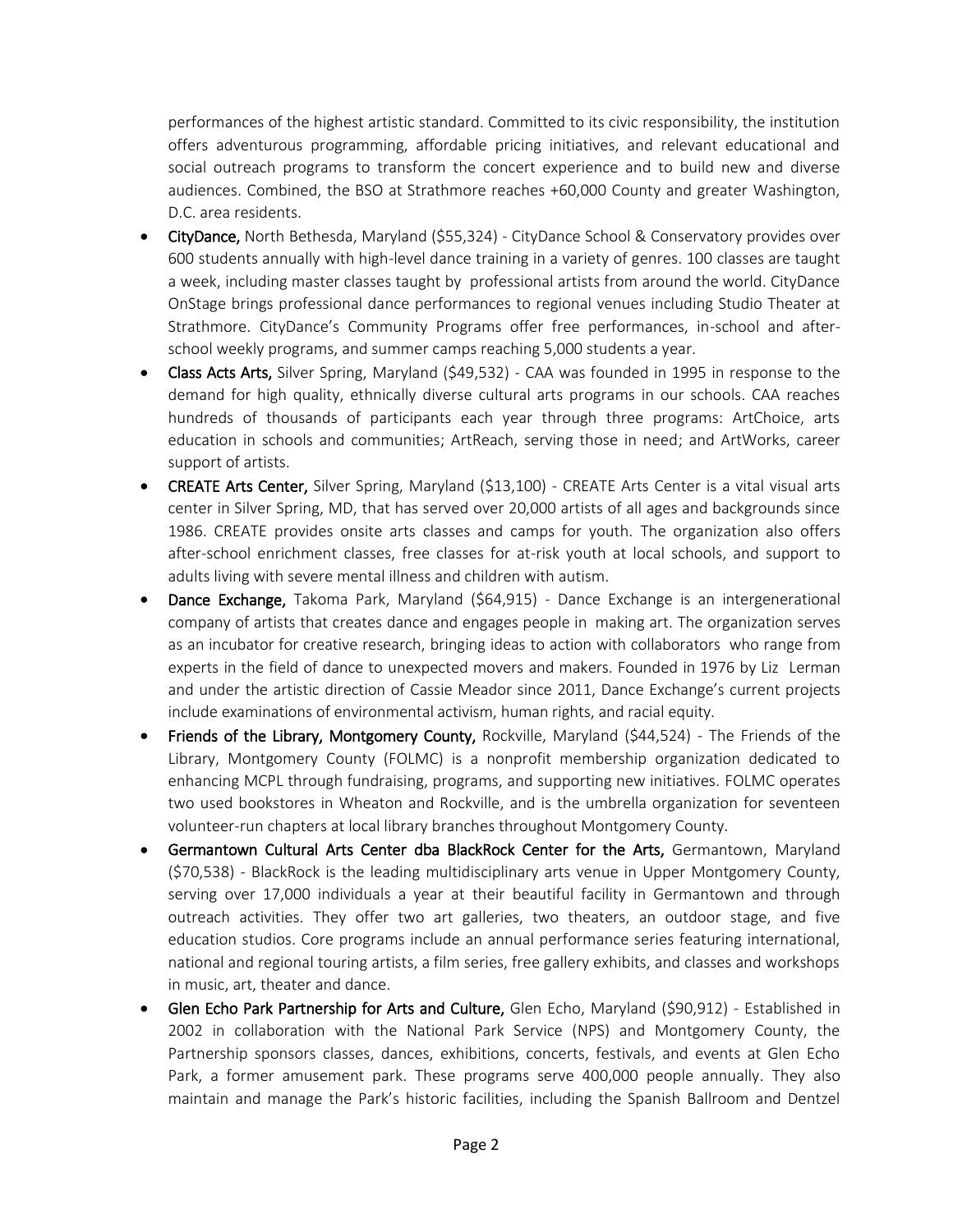carousel, and provide marketing and class registration services to the Park's resident arts organizations and artists.

- Imagination Stage, Bethesda, Maryland (\$248,793) Imagination Stage presents high quality, innovative youth theatre and arts programming and promotes a safe haven for children to embrace and explore their creativity. Reaching 110,000 children and families through theatre productions and creative classes, the organization aims to open hearts, inspire minds, and ignite imaginations.
- Jewish Community Center of Greater Washington, Inc., Rockville, Maryland (\$50,083) The mission of the Jewish Community Center of Greater Washington is to be the heart of the Jewish community, playing a central role in reaching out to build a welcoming, diverse and thriving community that enriches Jewish life for each generation. The organization creates community in a welcoming and inclusive environment, inspiring and connecting people of all ages and backgrounds through educational, cultural and recreational opportunities.
- Levine School of Music, North Bethesda, Maryland (\$113,312) With 160 faculty offering instruction in 22 instruments and voice, Levine is the largest music education center in the region serving 3,500 students at four campuses. Levine's first-class facilities at Strathmore enable them to offer Montgomery County excellent music education programs. Levine is one of the 12 community music centers accredited by the National Association of Schools of Music, and is the only one to be designated as an "All Steinway School."
- Lumina Studio Theatre, Silver Spring, Maryland (\$17,755) Lumina provides a disciplined & rigorous professional setting where actors train in a comprehensive performance based program using the techniques of Rudolf Steiner's Creative Speech & Drama, Stella Adler and Michael Chekhov. Lumina's program includes in-depth vocal and character coaching, improvisation, stage combat training, detailed costumes, live music, and choreography. The skills acquired during productions benefit the actors throughout their lives.
- Maryland Classic Youth Orchestras, North Bethesda, Maryland (\$38,976) Founded in 1946, MCYO is the oldest, largest & most well regarded youth orchestra program in this region. Residing at the Music Center at Strathmore, MCYO provides training and performance opportunities for almost 500 students ages 8-18 in 9 ensembles, including 6 orchestras & several other chamber groups. Performances benefiting community audiences occur in the state-of-the-art concert hall at Strathmore & also at outreach locations, such as churches, senior centers, schools & community venues.
- Maryland Youth Ballet, Silver Spring, Maryland (\$114,489) From the small basement studio of their Founder, Hortensia Fonseca, 45 years ago, to their five state-of- the-art studios, spacious lobby, restrooms, offices, and dressing rooms, MYB today, led by Artistic Director and Principal, Michelle Less, is a nationally recognized institution for classical ballet training. MYB offers classes for children from 2 years thru 19 years as well as for adults and continues to produce some of the country's most accomplished and internationally renowned ballet stars.
- Metropolitan Ballet Theatre, Rockville, Maryland (\$43,900) Founded in 1989, MBT offers dance education in the core disciplines of classical ballet, modern and jazz. A professional ballet performing company was added in 2013. Students and professionals dance together in a fulllength production of The Nutcracker as well as a full-length Spring ballet annually. Both students and professionals perform dance outreach in the community. MBT stresses the importance of creative and individual expression through an annual choreography competition.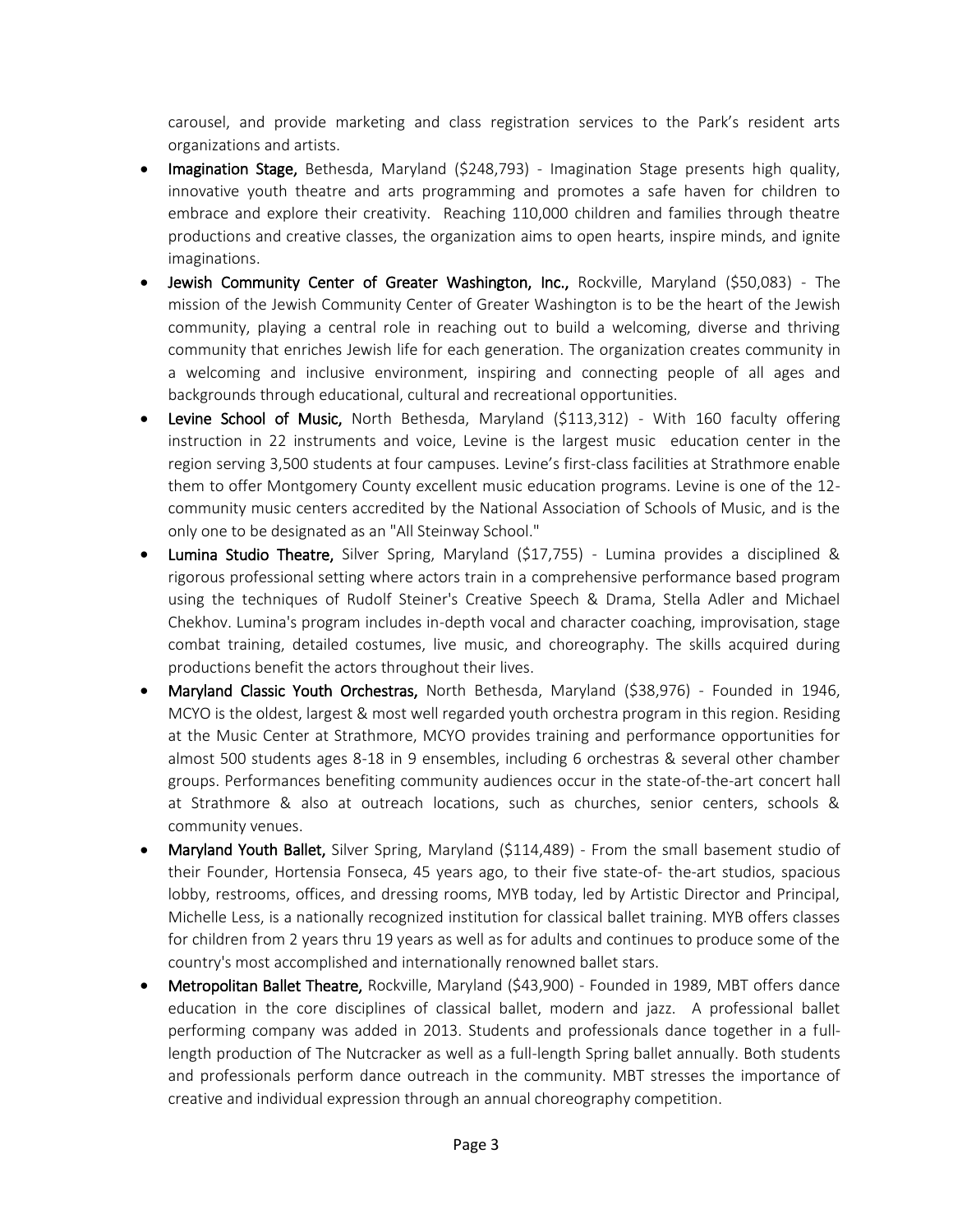- Metropolitan Center for the Visual Arts, dba VisArts at Rockville, Rockville, Maryland (\$54,666) -VisArts provides children, teens and adults with opportunities to express their creativity and enhance their awareness and understanding of the arts. Last year, approximately 29,000 visitors participated in classes, visited our galleries, attended events in their Buchanan Room or observed their studio artists at work. VisArts also hosted another 5,000 visitors who participated in events co-sponsored by VisArts, the City of Rockville, Montgomery County and local businesses.
- Montgomery Community Television, dba Montgomery Community Media, Rockville, Maryland (\$157,822) - Montgomery Community Television is the county's community media center and the region's largest public access station, broadcasting to 873,000 viewers in over 351,000 cable TV households. The organization's mission is to encourage and sponsor broadcast programming and broadband media that meet community needs and offer forums for free expression. Their broadband platform, mymcmedia.org, annually engages over 700,000 unique web visitors. Additionally, they teach 1,000 students annually in 80 class types and issue nearly 30 certification types.
- Montgomery County Historical Society, Inc., Rockville, Maryland (\$15,090) MCHS, founded in 1944, has 7 professional staff and well over 70 volunteers. MCHS has a collection of over 10,000 documents and artifacts that it maintains; provides educational and interpretive programs at the c.1815 Beall-Dawson House, at the Stonestreet Museum of 19th Century Medicine, and throughout the County; operates its own heavily-used research library; manages the County's official archives, which reopened to the public in 2014; and is launching the Harper Center for Suburban Studies.
- National Philharmonic Orchestra & Chorale of Montgomery County, Inc., North Bethesda, Maryland (\$166,457) - A merging of the National Chamber Orchestra and Masterworks Chorus on July 1, 2003 created the National Philharmonic, now a ten-year resident ensemble at the Music Center at Strathmore. With its long history of free tickets to all young people age 7-17, the Philharmonic is an accessible, enriching component of Montgomery County. Concerts are enjoyed by a diverse audience with 35% Asian, 5% African American, 3% Hispanic, and 57% Caucasian and ages reflect 20% youth, 40% adults, and 40% seniors.
- Olney Theatre Center, Olney, Maryland (\$267,718) Founded in 1938 as a summer-stock retreat for the DC-Baltimore area, OTC is now an award- winning, year-round professional theater serving more than 100,000 individuals annually on its 14-acre campus in Olney, MD. Olney Theatre Center hosts two widely known theater education programs: the National Players, a 66 year old national touring troupe and the OTC Apprentice Program, an intensive, twelve month curriculum that trains emerging theater professionals from all over the country in production and management.
- the Puppet Co., Glen Echo, MD (\$37,509) the Puppet Co. presents about 400 performances annually with age appropriateness, ranging from 0-4 years for Tiny Tots shows and 4 years adults for main stage shows and adult slams. They provide a broad range of interpretive programs, including exhibitions, classes for children and adults, talkbacks, and a puppetry research library. They also provide rehearsal space at little to no cost for emerging puppet companies in the area, as well as a meeting place for the National Capital Puppetry Guild.
- Pyramid Atlantic Art Center, Silver Spring, Maryland (\$23,956) Artist and educator Helen Frederick founded Pyramid Atlantic Art Center in Baltimore, MD in 1981 as a workshop and studio for printmakers. The organization grew, incorporating papermaking, book arts, and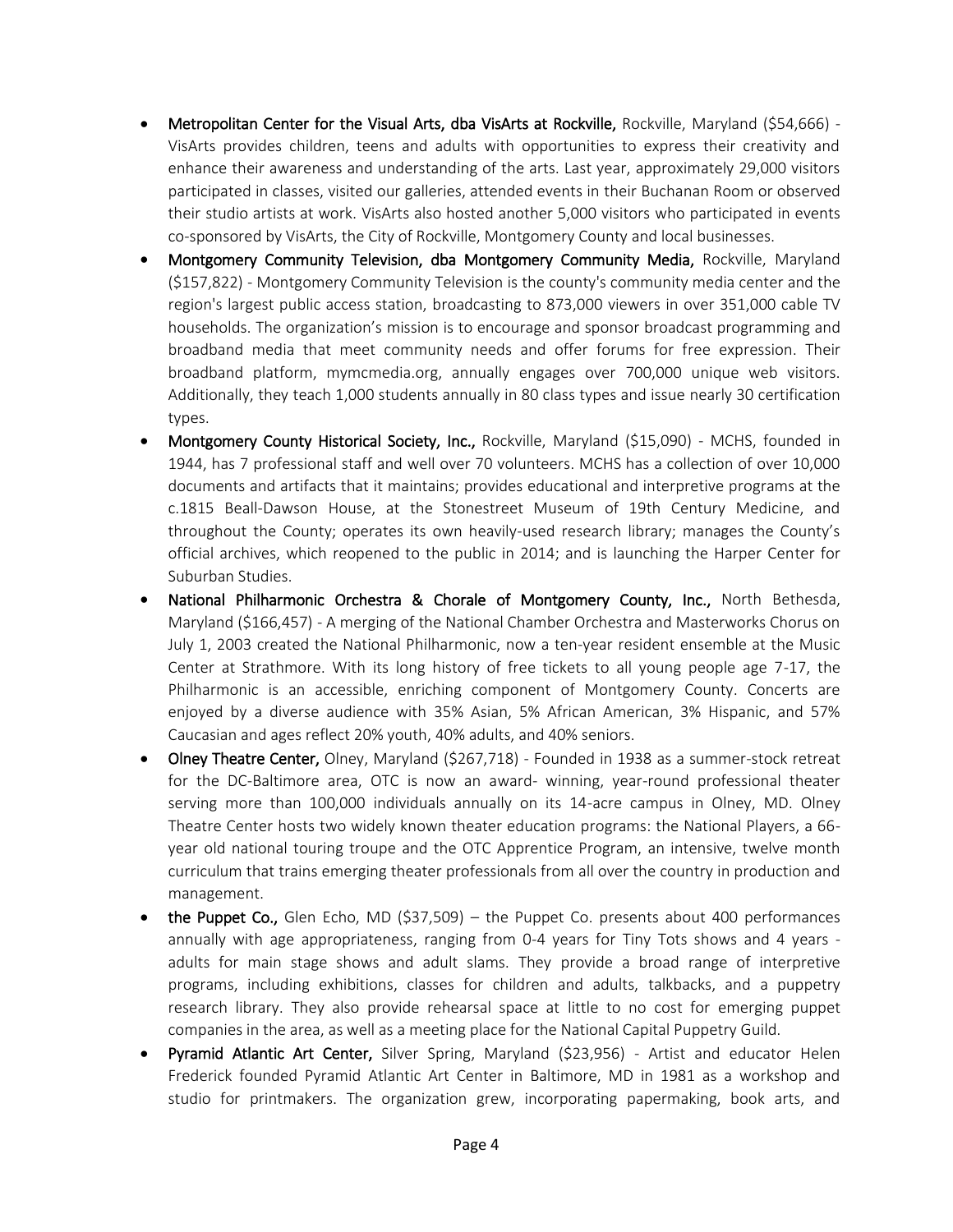educational programs for adults and youth. Pyramid moved from Baltimore to leased space in Takoma, DC and Riverdale, MD, before purchasing its current home in Silver Spring in 2003. Ms. Frederick retired in 2007 and Mr. Jose Dominguez joined Pyramid as its second Executive Director.

- Round House Theatre, Silver Spring, Maryland (\$145,903) Round House Theatre is one of the leading professional theaters in the Washington, DC metropolitan area. They produce a six-show season of modern classics, new plays, and musicals for more than 40,000 patrons each year at their 400-seat theater in Bethesda. Round House Theatre also provides education programs for more than 2,500 students of all ages at their Education Center in Silver Spring and in schools throughout Montgomery County. Their administrative offices are located in the Silver Spring Civic Building.
- Strathmore Hall Foundation, Inc., North Bethesda, Maryland (\$398,359) Strathmore is a multidisciplinary arts center located on a park-like, 16-acre campus just outside of Washington, D.C. Operating as many as five stages of varying capacities, Strathmore presents 316 live performances of popular music; contemporary dance; spoken word; theatrical entertainment; and a well- regarded chamber music and recital series. Strathmore's historic mansion is the visual arts center for the campus mounting approximately 17 museum-quality exhibitions year-round.
- Washington ArtWorks, Rockville, Maryland (\$30,823) Washington ArtWorks (WAW) seeks to provide affordable, quality artists' studios, photographic and artistic education and exhibitions, and personal artistic exploration to the mid-Atlantic area. WAW achieves this mission through workshops, a state-approved career program, photography club, guest speakers, gallery exhibitions, and a Resident Artist Program. WAW provides scholarships and financial assistance to veterans and low-income students seeking a professional career. Among a list of community efforts, Washington Artworks offers professional photo shoots for local senior citizens and military veterans, collaborates with Combat Paper to host gallery shows and poetry readings, and reaches communities beyond its own by hosting gallery exhibits to spread awareness and benefit victims of natural and humanitarian disasters.
- Washington Conservatory of Music, Bethesda, Maryland (\$51,355) Founded in 1984, The Washington Conservatory of Music is a community music school, dedicated to serving students of all ages and levels of ability. WCM offers individual lessons and classes at Westmoreland Congregational Church in Bethesda and in our own site in Glen Echo Park. At WCM, students may study without audition under the guidance of international artist faculty. Since 2002 WCM adopted the additional mission of presenting a free professional concert series to the greater Bethesda area.
- Washington Revels Inc., Silver Spring, Maryland (\$65,307) Through performance, education, and outreach, Washington Revels is dedicated to reviving and celebrating cultural traditions -- music, dance, storytelling, drama and ritual -- that have bound communities together over the ages and across the globe. WR is a multi-generational, diverse performing arts community - over 350 performers and 250 volunteers each year, adults and kids, professional and nonprofessional - that celebrates cultural traditions through music, dance, and drama. Audience participation is a hallmark. Programs include seasonal celebrations, festivals, community sings/dances, after-school workshops, parades, and dozens of performances of traditional music and spoken word by 5 separate ensembles of singers and actors.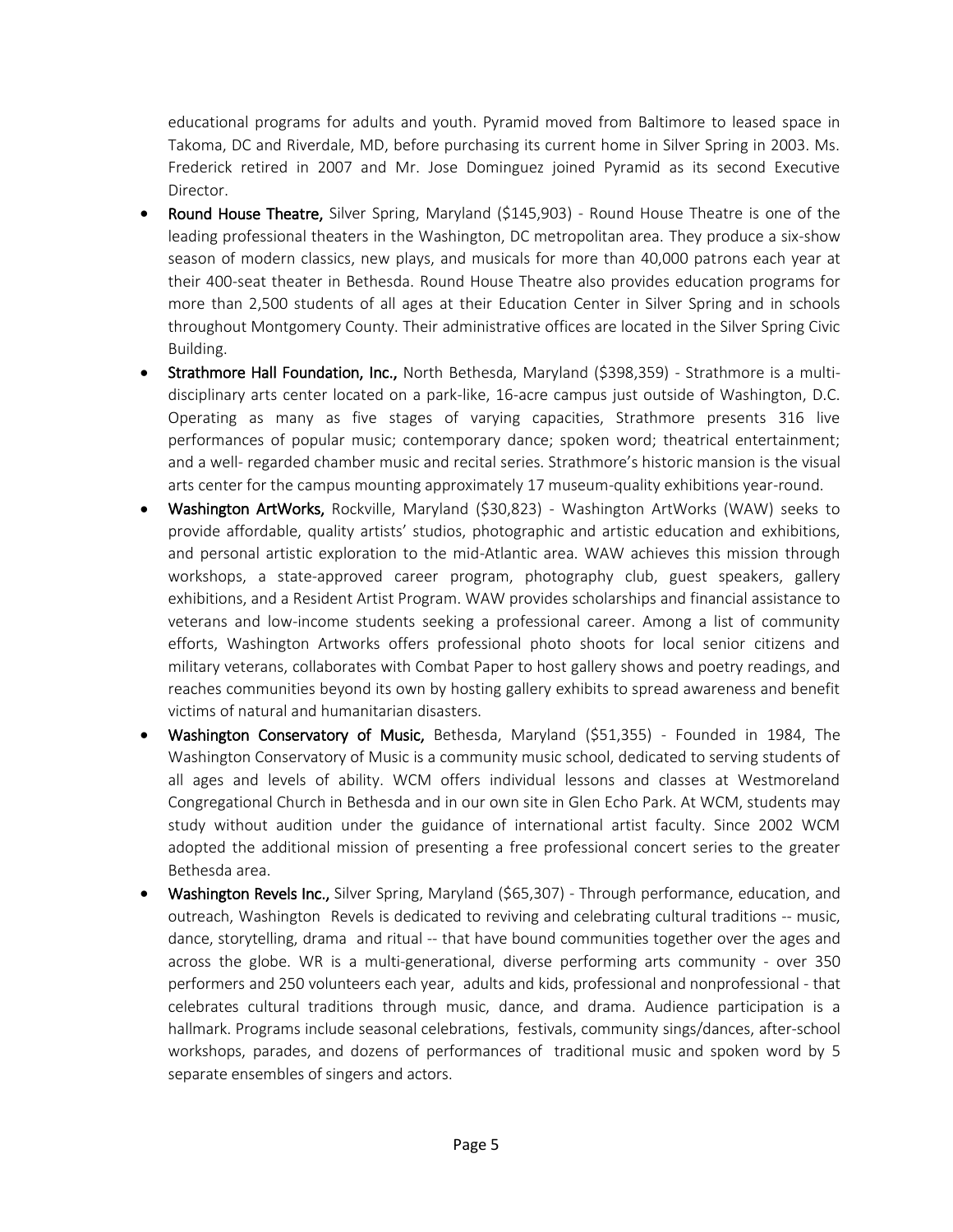• The Writer's Center, Bethesda, Maryland (\$51,181) - The mission of The Writer's Center is to cultivate the creation, publication, presentation, and dissemination of literary works. The organization's goals for the upcoming fiscal year include: developing their partnership with the Carlos Rosario International Public Charter School to provide free creative writing workshops to their adult immigrant students.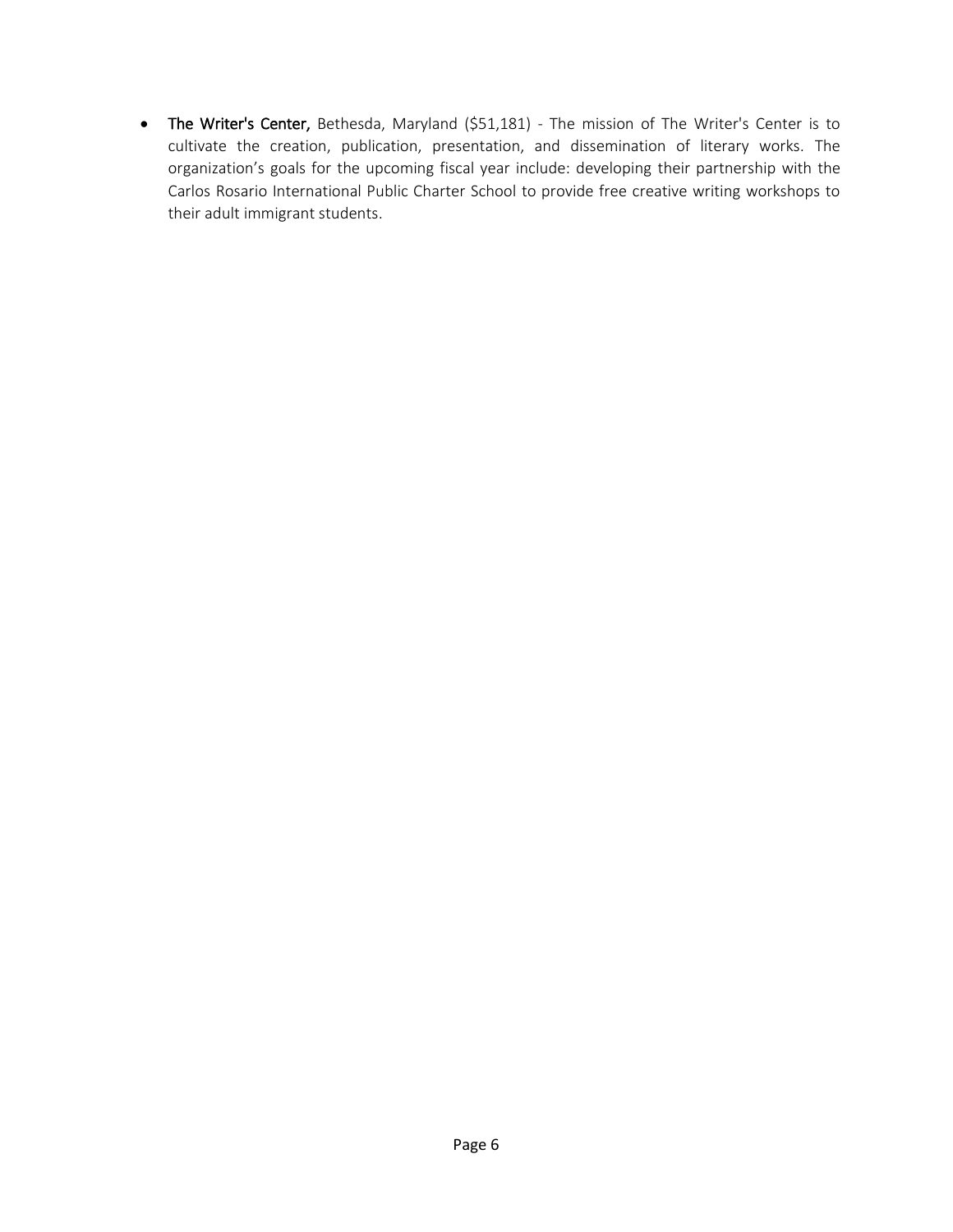#### Advancement Grants

## \$250,050 awarded for July 1, 2015 – June 30, 2016

*Advancement Grants* assist arts and humanities organizations in attaining fiscal stability and long-term viability. Specifically, these grants are focused on long-term planning, and technology improvements critical to an organization's arts or humanities mission. Ten organizations received FY16 Advancement Grants.

- Arts for the Aging, Inc. (AFTA), Rockville, Maryland (\$10,000) Grant funds will be used to upgrade Arts for the Aging's current strategic plan, which focuses on strengthening AFTA's core mission and building their capacity to serve as a model resource for arts programming for older adults, in this region and beyond.
- CityDance, North Bethesda, MD (\$24,767) Grant funds will be used to purchase and install professional lighting and sound equipment that adheres to the highest standards of artistic excellence, ensuring that CityDance's Studio Theater is a state-of-the-art performance venue.
- ClancyWorks Dance Company, Silver Spring, Maryland (\$18,750) Grant funds will be used to support the organization's operational shift away from founder-led, and enhance their administrative team to support their recent growth. Additional administrative support will expand programming and financial stability.
- Glen Echo Park Partnership for Arts and Culture, Glen Echo, Maryland (\$15,600) Grant funds will enable the Partnership's Strategic Planning Task Force to work with a consultant to develop a 5 year strategic plan and a 10-year long-range site plan with a financial structure and business plan for expanding programs, buildings, and services.
- Metropolitan Ballet Theatre, Gaithersburg, Maryland (\$12,506) Grant funds will be used to invest in an upgraded LED stage lighting system for MBT's new black box theater. This will allow for enhanced use of the black box space internally and to outside groups.
- Metropolitan Center for the Visual Arts, Rockville, Maryland (\$22,907) Grant funds will be used to replace outdated computer equipment/software and for staff training.
- National Philharmonic Orchestra & Chorale of Montgomery County, Inc., North Bethesda, Maryland (\$10,269) - Grant funds will be used to support the development of a new, relevant and innovative 5-year strategic plan that will further define the mission and vision of the National Philharmonic while providing a path forward in a challenging and uncertain economic environment.
- Olney Theatre Center, Olney, Maryland (\$85,438) Grant funds will be used to convert the Center's databases to Tessitura, an integrated customer relationship management software program that will provide essential upgrades to our technological capacity, improve the patron experience, and grow their income.
- Sandy Spring Museum, Sandy Spring, Maryland (\$35,213) Grant funds will be used for the development and implementation of a re-branding campaign for the Sandy Spring Museum.
- Washington Revels, Inc., Silver Spring, Maryland (\$14,600) Grant funds will be used to enable a full technology upgrade covering the entire office IT system and a new sound amplification system with remote mixing capability, designed to meet the full range of Washington Revels' technology needs for the next 5-8 years.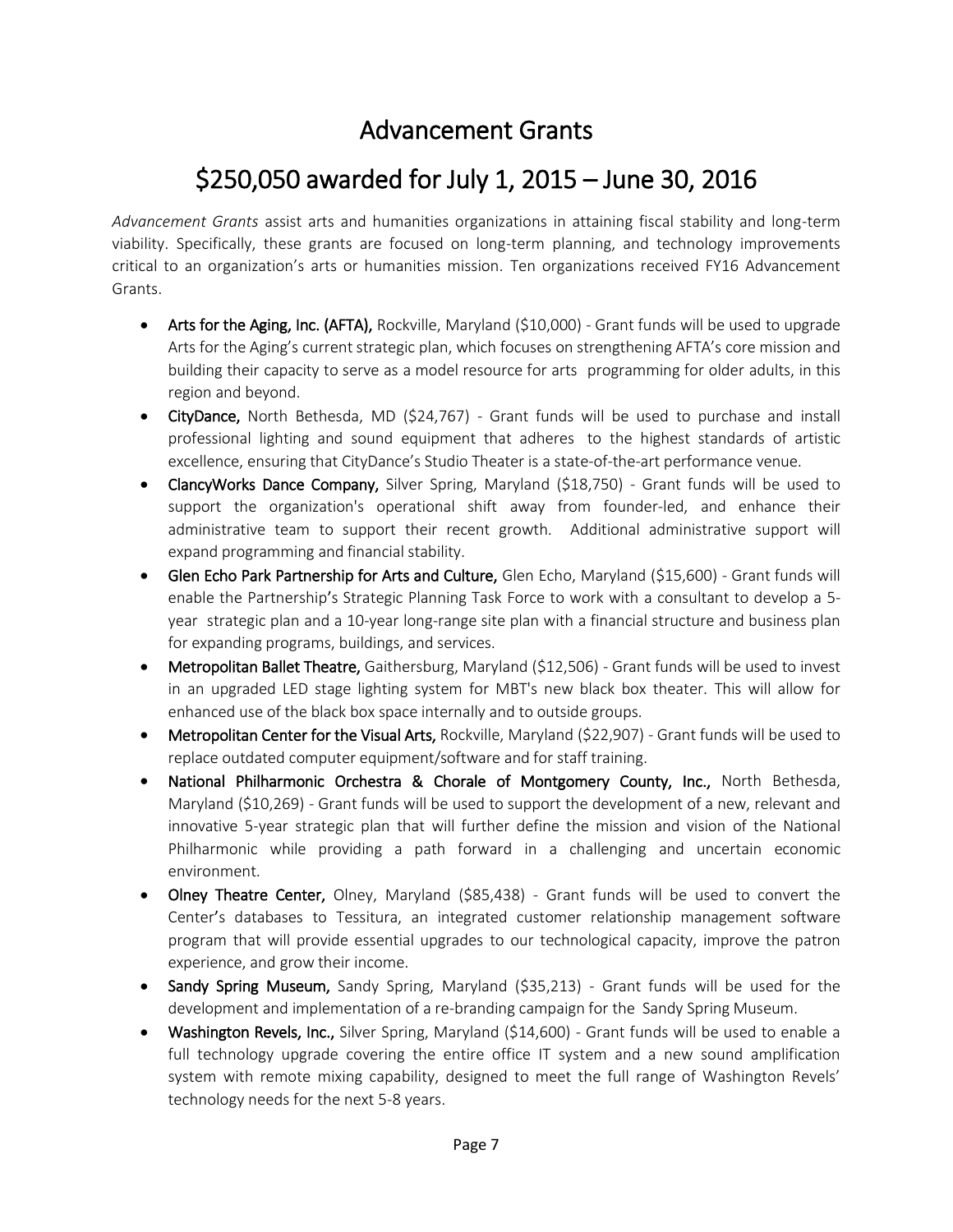## Capital Improvement Grants

## \$554,923 awarded for July 1, 2015 – June 30, 2017

Capital Improvement Grants are intended as supplemental funding for special purposes. These grants are intended to assist arts and humanities organizations in attaining stability and long--‐term viability. Four organizations received FY16 Capital Improvement Grants.

- Montgomery Community Television, dba Montgomery Community Media, Rockville, Maryland (\$119,181) - Grant funds will be used to continue structural improvements to studios with greener community digital broadcast facilities.
- Round House Theatre, Bethesda, Maryland (\$155,572) Grant funds will be used to carry out building repairs and lessen energy usage at the Bethesda Theatre facility.
- Sandy Spring Museum, Sandy Spring, Maryland (\$30,170) Grant funds will be used to renovate Sandy Spring Museum's potter shed, weatherizing the building and renovating the education room and new roofs.
- The Writer's Center, Chevy Chase, Maryland (\$250,000) Grant funds will be used to complete Phase 2 of the Writer's Center's renovation of the Walsh Street facility: adding a second floor, rebuilding the front entrance for handicap access, and installing an elevator.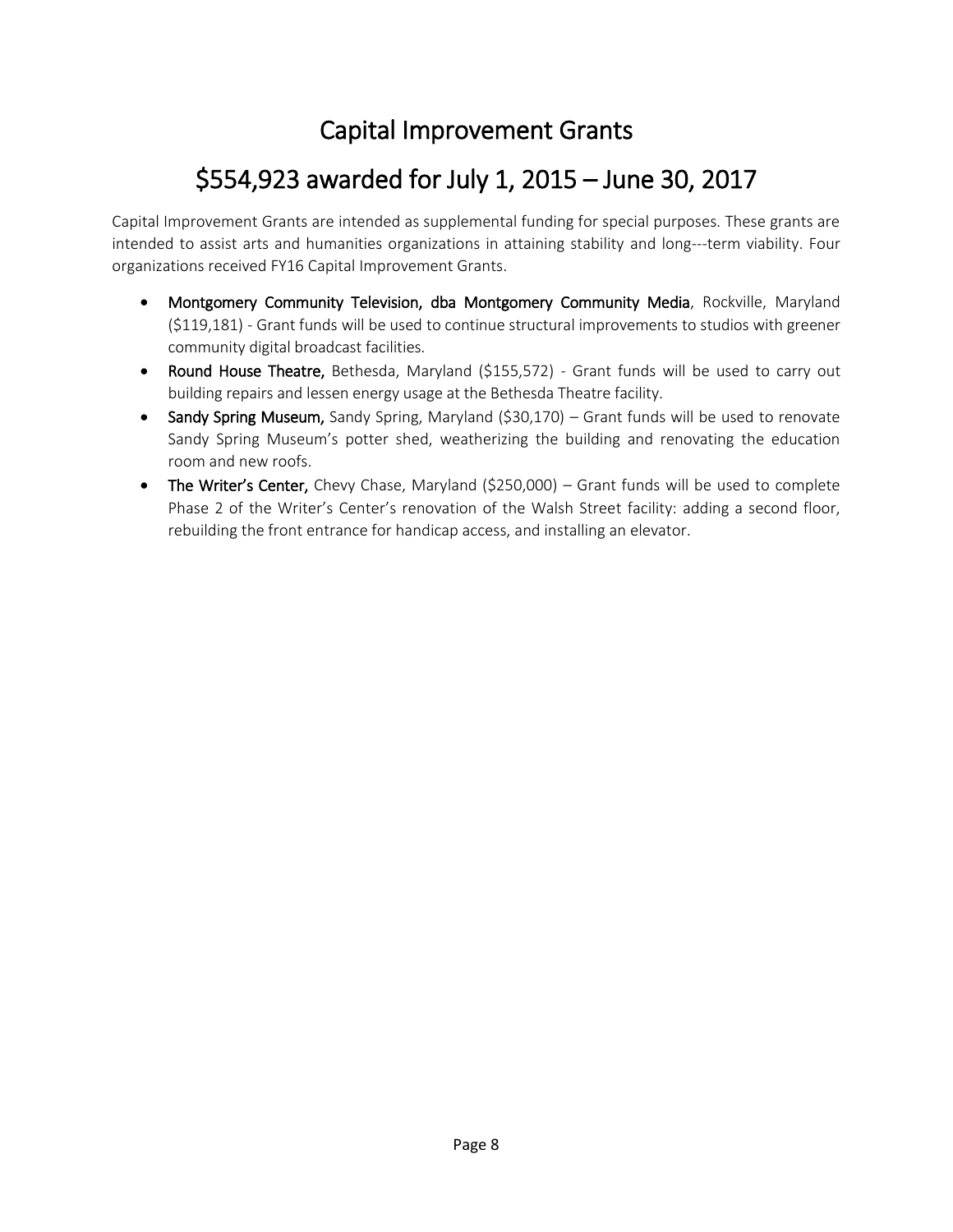#### FY16-1 Grants to Mid-Size Arts and Humanities Organizations

#### \$403,354 awarded for July 1, 2015 – June 30, 2016

*Grants to Mid-Size Arts and Humanities Organizations* are available to arts and humanities organizations with annual cash operating expenses above \$50,000 who are not applying for General Operating Support Grants. These grants support the presentation of high-quality programs, the improvement of management skills, the purchase of equipment, or capital improvements. Twenty-three organizations received FY16-1 Grants to Mid-Size Arts and Humanities Organizations.

- After School Dance Fund, Silver Spring, Maryland (\$25,000) Grant funds will be used to support the After School Dance Program and its expansion to approximately 310 students at 14 Montgomery County public high schools plus a Latin Dance Competition and two winter Showcase events.
- Artpreneurs, Inc. dba Arts on the Block, Kensington, Maryland (\$25,000) Grant funds will be used to support and enhance the operation of AOB's flagship out-of-school- time program, "Pour Your ART Out," which offers real-life job skills training, career guidance, and intensive visual art instruction to youth ages 14 to 21.
- Arts for the Aging, Inc. (AFTA), Rockville, Maryland (\$25,000) Grant funds will be used to maintain and expand the reach of AFTA's signature arts engagements, Joy in Generation. Research shows that regular exposure to high-quality participatory arts programs improves seniors' health and quality of life.
- ArtStream, Inc., Silver Spring, Maryland (\$25,000) Grant funds will be used to offset the costs associated with running four Inclusive Theatre Companies featuring adult actors with and without intellectual disabilities and autism in Montgomery County, MD.
- Bach Sinfonia, Silver Spring, Maryland (\$25,000) Grant Funds will be used in direct support of Sinfonia's 21st artistic season including stellar historically- informed performances, superb soloists, applied scholarly research in concerts that both entertain and enlighten.
- Bel Cantanti Opera Company, Silver Spring, Maryland (\$18,750) Grant funds will be used to produce a fall 2015 show of the Mozart opera "Don Giovanni," a 2015 holiday show of the Broadway musical "Beauty and the Beast" and a spring 2016 production of Donizetti's "L'Elisir d'Amore."
- Cantate Chamber Singers, Bethesda, Maryland (\$10,148) Grant funds will be used in support of Cantate's performance of Benjamin Britten's large-scale cantata "The Company of Heaven" which will require string orchestra, timpani, organ, two soloists, two narrators, and four-part chorus.
- ClancyWorks Dance Company, Silver Spring, Maryland (\$18,750) Grant funds will be used to support the Montgomery County portion of ClancyWorks' FY16 Performance Season with new works choreographed by Clancy, a premiere by Guest Artist Sarah Gamblin, and Company repertory performed at theaters and community centers.
- Coral Cantigas Incorporated, Rockville, Maryland (\$18,000) Grant funds will be used to continue Cantigas's unique brand of cross-cultural concerts and interactive family concerts that enrich the community by providing multi-cultural experiences and increased awareness of Latino choral music.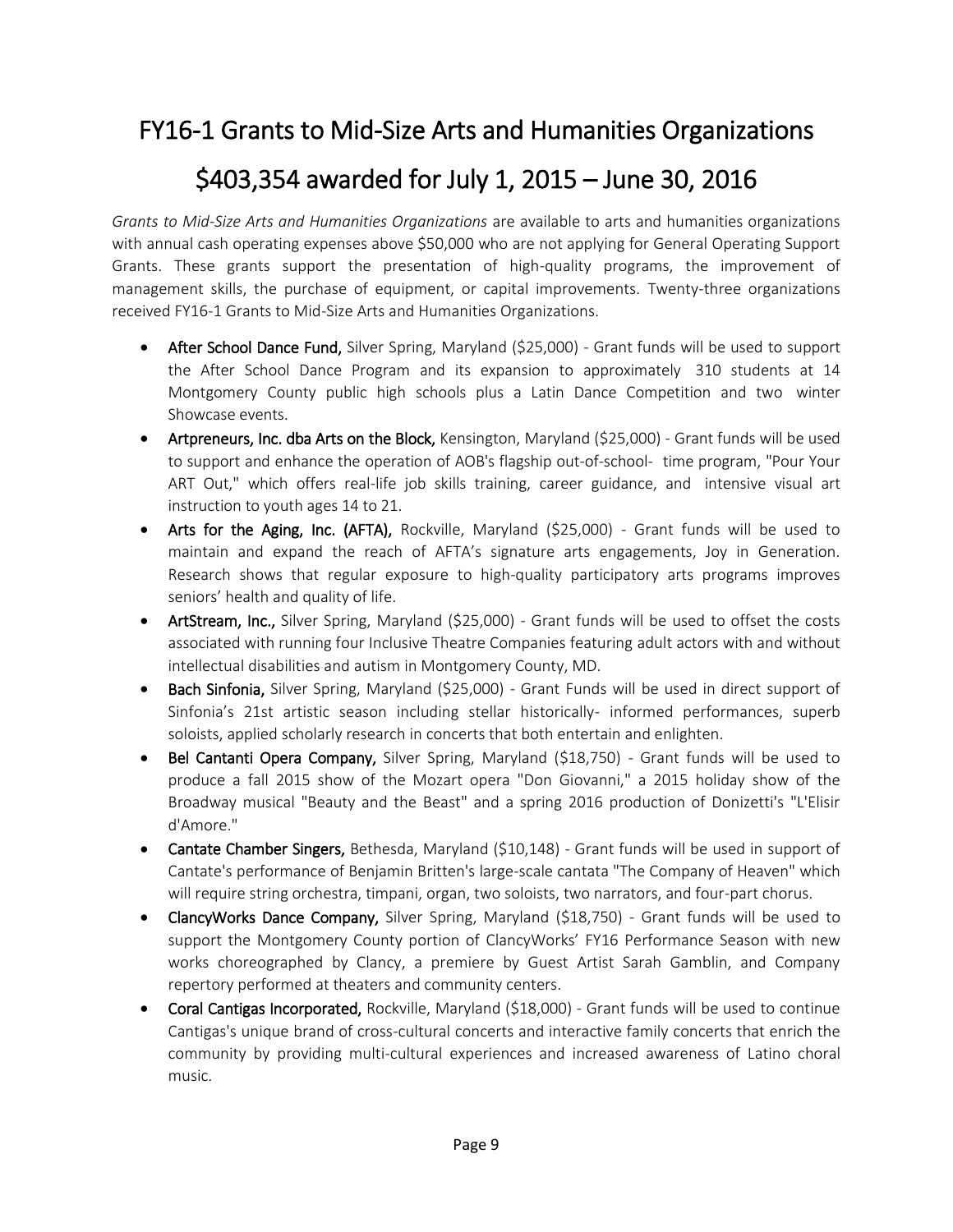- Docs In Progress, Inc., Silver Spring, Maryland (\$25,000) Grant funds will be used to support Community Stories, aimed at building community dialogue through a series of screenings and interactive workshops showcasing stories of people, places, and organizations in Montgomery County, Maryland. Grant funds will also be used to increase the capacity of Docs in Progress programs by expanding the Program Coordinator to a full time position that includes professional development opportunities.
- Forum Enterprises, Silver Spring, Maryland (\$15,000) Grant funds will be used to support Forum Enterprises' Forum For All efforts during the 2015-2016 Season. Forum Theatre (FT) is known for strong ensembles, interactive design concepts, and community focus; actors and artists all hail from the Greater Washington region and the theatre is committed to diverse, affordable programming. Each season, FT explores and expands upon the artist and audience connection - both by producing a main stage season that taps into the social, political, and ethical questions of contemporary life and by inviting audiences directly into the creative process.
- Gandhi Brigade Incorporated, Silver Spring, Maryland (\$25,000) Grant funds will be used to engage Montgomery County youth, especially from underserved and immigrant communities, through the Promoters Program to help them use video, photography and graphic art to express themselves on social/community issues.
- Glorystar Music Education and Cultural Foundation, Potomac, Maryland (\$12,000) Grant funds will be used to help Glorystar Children's Chorus with its music education program in Montgomery County during their 20th Anniversary in FY16, especially with venue rental, music teachers' salaries and advertising.
- The Highwood Theatre, Silver Spring, Maryland (\$11,790) Grant funds will be used to support Highwood's Fall 2015 program: After School and Home School Students' Theatre classes and performances; Highwood at School (Montgomery County), and a professional production for the Women's Voices Theatre Festival.
- Inscape Chamber Orchestra, Bethesda, Maryland (\$5,400) Grant funds will be used to support Inscape's concert series at The Episcopal Church of the Redeemer in Bethesda, MD. This series of three concerts will depict a thematic musical journey from darkness to light.
- International Conservatory of Music, Chevy Chase, Maryland (\$25,000) Grant funds will be used for appropriate compensation for international professional artists, educational outreach programs such as Master Classes and School visits, and the promotion of these programs.
- KID Museum, Bethesda, Maryland (\$15,000) Grant funds will be used to support management of daily operations at KID Museum's prototype program at the Davis Library.
- New Orchestra of Washington, Silver Spring, Maryland (\$15,000) Grant funds will be allocated to three new positions, Executive Director, Development Director and Administrative Assistant, with the objective of increasing contributed income by at least 100% and earned income by 30%, over three years.
- Photoworks, Glen Echo, Maryland (\$4,596) Grant funds will be used to upgrade six iMac computers and migrate to Adobe CS6 software suite, improve their darkroom filtration system, replace aging classroom task chairs, and enhance the gallery lighting system.
- Project Change, Urbana, Maryland (\$15,000) Grant funds will be used to partially pay the salaries of summer camp staff and the cost of production (sets, costumes, paint, and similar materials) for the camp musical performance.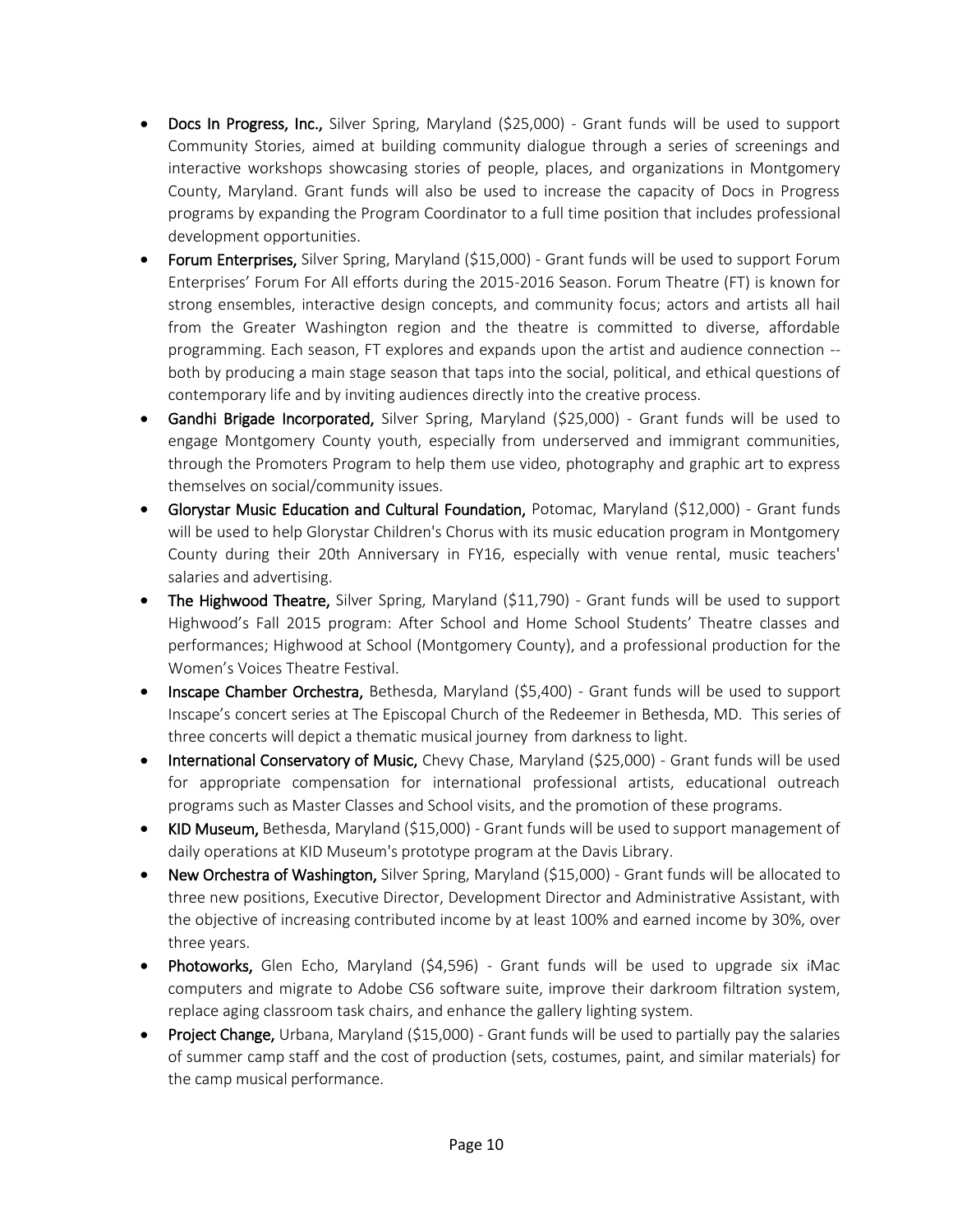- Sandy Spring Museum, Sandy Spring, Maryland (\$10,170) Grant funds will be used for the design, fabrication, and installation of interior and exterior way finding signage.
- Silver Spring Town Center, Inc., Silver Spring, Maryland (\$15,000) Grant funds will be used toward funding of programming of 80+ arts and entertainment programs and events year-round at the Silver Spring Civic Building and on Veterans Plaza, including staff programming time, as well as performer and venue fees.
- Young Artists of America, Inc., North Bethesda, Maryland (\$18,750) Grant funds will be used to execute two large-scale works of opera, musical theatre, and/or oratorio performance programs involving music education, professional mentoring, and performance opportunities with accomplished vocal and instrumental students age 13 to 19.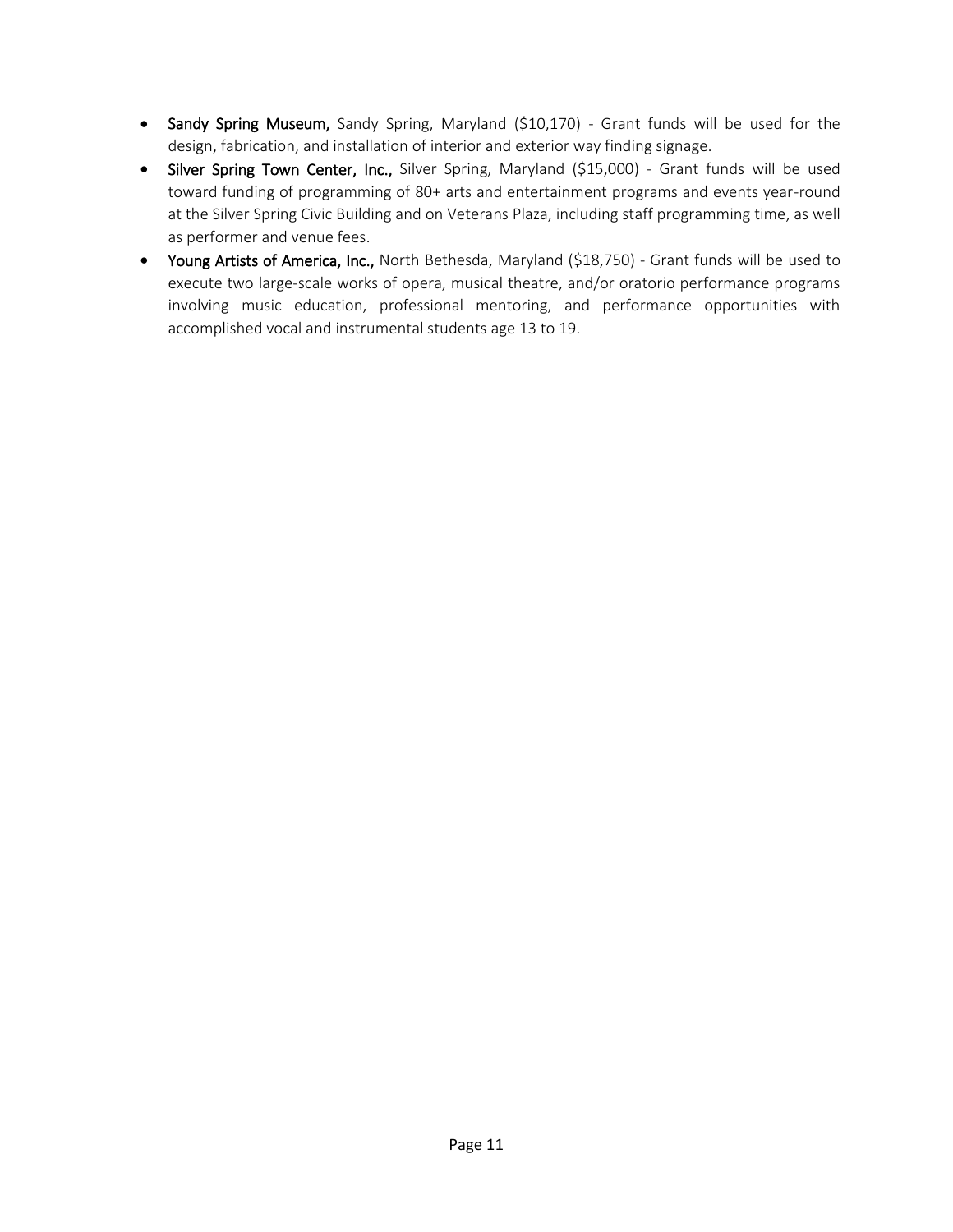#### FY16-2 Grants to Mid-Size Arts and Humanities Organizations

#### \$108,000 awarded for January 1 – June 30, 2016

*Grants to Mid-Size Arts and Humanities Organizations* are available to arts and humanities organizations with annual cash operating expenses above \$50,000 who are not applying for General Operating Support Grants. These grants support the presentation of high-quality programs, the improvement of management skills, the purchase of equipment, or capital improvements. Nine organizations received FY16-2 Grants to Mid-Size Arts and Humanities Organizations.

- Akhmedova Ballet Academy, Silver Spring, Maryland (\$20,075) Grant funds will be used to install professional dance flooring and mirrors in two larger studios as part of a new space buildout. This modification will prevent injuries to dancers and provide the lateral and vertical space required to practice advanced technical moves.
- ClancyWorks Dance Company, Silver Spring, Maryland (\$4,625) Grant funds will be used to support ClancyWorks' Montgomery County collaborative concert incorporating ClancyWorks repertoire with guests from their Montgomery County Community and Education programs.
- Damascus Theatre Company, Laytonsville, Maryland (\$13,713) Grant funds will be used to offset the cost of production for their Early Summer production of "The Drowsy Chaperone" to be performed on the stage of Gaithersburg's Arts on the Green, and to offset the cost of new technical equipment including body microphones, orchestra microphones, and lighting equipment.
- Heritage Tourism Alliance of Montgomery County, Germantown, Maryland (\$7,638) Grant funds will be used to support the 19th annual Heritage Days Weekend, a free festival celebrating Montgomery County history, culture, and nature at over 35 locations around the county.
- InterAct Story Theatre Education Association, Inc., Silver Spring, Maryland (\$3,819) Grant funds will be used to enhance InterAct Story Theatre's Customer Relationship Management (CRM) database infrastructure to better enable them to track leads, customers, donors, and audience members across time and support their growing program operations.
- Jazz Academy of Music, Silver Spring, Maryland (\$17,575) Grant funds will be used to support the production of the 2016 Mid-Atlantic Jazz Festival. Specifically, the funds will partially pay for artist fees, transportation and lodging, music equipment rental and sound/back line for 4 stages and the humanities room.
- KID Museum, Bethesda, Maryland (\$7,075) Grant funds will be used to help implement a new program designed to provide local youth access to mentored "open studio" time at KID Museum, where they can use a wide range of tools and materials to create projects of their own design.
- National Capital Historical Museum of Transportation, Silver Spring, Maryland (\$22,713) Grant funds will be used to complete the exterior restoration of Capital Traction Company (CTCo) 522, representative of the street cars which developed communities in Montgomery County and the National Capital region, by installing the correct truck (undercarriage/wheels).
- Sandy Spring Museum, Sandy Spring Museum (\$10,767) Grant funds will be used for Community pARTners, a series of community-generated cultural arts projects that rely on the active participation of community partners, both individuals and groups.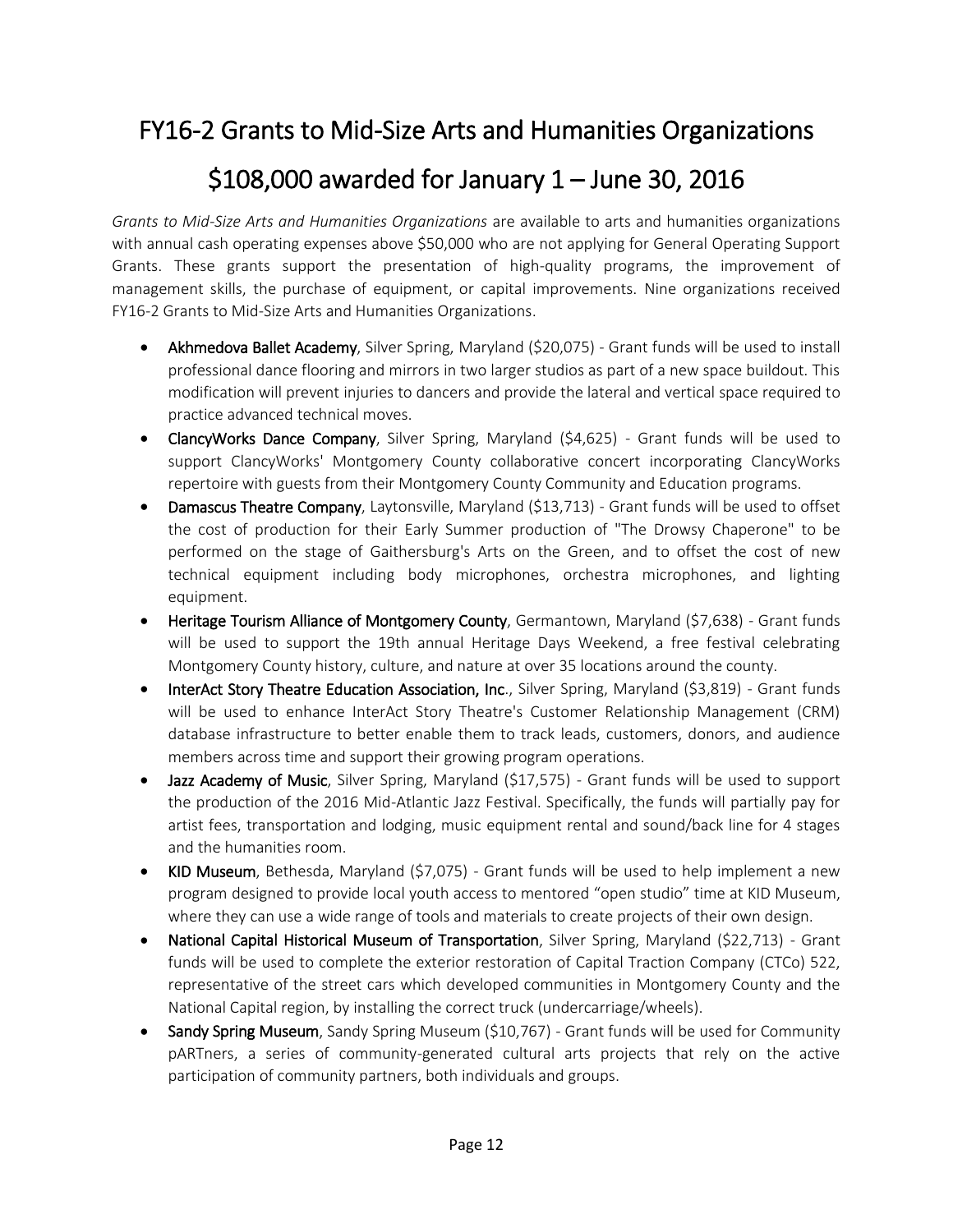#### FY16-1 Grants to Small Arts and Humanities Organizations

#### \$51,980 awarded for July 1, 2015 – June 30, 2016

*Grants to Small Arts and Humanities Organizations* are available to arts and humanities organizations with annual cash operating expenses up to \$50,000, and are intended to support the presentation of highquality programs for the public. Thirteen organizations received FY16-1 Grants to Small Arts and Humanities Organizations.

- F. Scott Fitzgerald Literary Conference, Rockville, Maryland (\$4,500) Grant funds will be used for stipends and expenses for the Fitzgerald Award winner; the keynote speaker, Writing Workshop leaders, and the actress who will present a special dramatic presentation on Zelda Fitzgerald.
- Focusmusic, Rockville, Maryland (\$3,600) Grant funds will be used to pay some costs of the parttime operations manager working to manage and professionalize the organization; fund work seeking to create a live music venue in western upper Montgomery County; and pay Focus Rockville sound tech costs.
- Heralds of Hope Theater Company, Inc., Ellicott City, Maryland (\$4,000) Grant funds will be used to pay for rental fees associated with HoH's production "The Last Shall Be First."
- Hope Garden Children's Ballet Theatre, Poolesville, Maryland (\$4,900) Grant funds will be used to assist with rental fees incurred for the use of the F. Scott Fitzgerald Theatre in Rockville for Hope Gardens' fall production of "A Christmas Carol" scheduled for two performances on November 28, 2015.
- Montgomery Philharmonic, Montgomery Village, Maryland (\$4,500) Grant funds will be used for program costs for FY16 orchestral performance and educational programming, including the "Celebrations" concert series, Summer Reading Sessions, Youth Chamber Music Festival, adult education master classes, and senior outreach.
- NIH Philharmonia, Bethesda, Maryland (\$5,000) Grant funds will be used for direct operating costs including orchestra music rental, percussion instrument rental, program printing, soloist honorarium, and the Music Director and Conductor's stipend.
- Orfeia Vocal Ensemble, Takoma Park, Maryland (\$2,880) Grant funds will be used to produce a Balkan music program entitled "Orfeia's Balkan Songbook Series." Through concerts and workshops, Orfeia will perform and teach songs from the group's new Balkan Songbook (due to be released in May 2015) to a wide range of local audiences.
- Six Degree Singers, Inc., Silver Spring, Maryland (\$4,000) Grant funds will be used to perform in a new, larger venue, the Cultural Arts Center, support performances in the Montgomery County community, and provide partial funding for stipends to retain quality artistic staff and accompanist.
- Takoma Ensemble Inc., Takoma Park, Maryland (\$4,500) Grant funds will be used to cover musicians' fees for one concert=.
- Takoma Park JazzFest, INC., Silver Spring, Maryland (\$2,800) Grant funds will be used to pay the bands that the Takoma Park Jazzfest, Inc. will be presenting at its 21st annual free outdoor festival in June 2016.
- Trinity Chamber Orchestra, Washington, DC (\$3,800) Grant funds will be used for Trinity Chamber Orchestra's Annual Young Artists Concerts with Maryland Young Artists Piano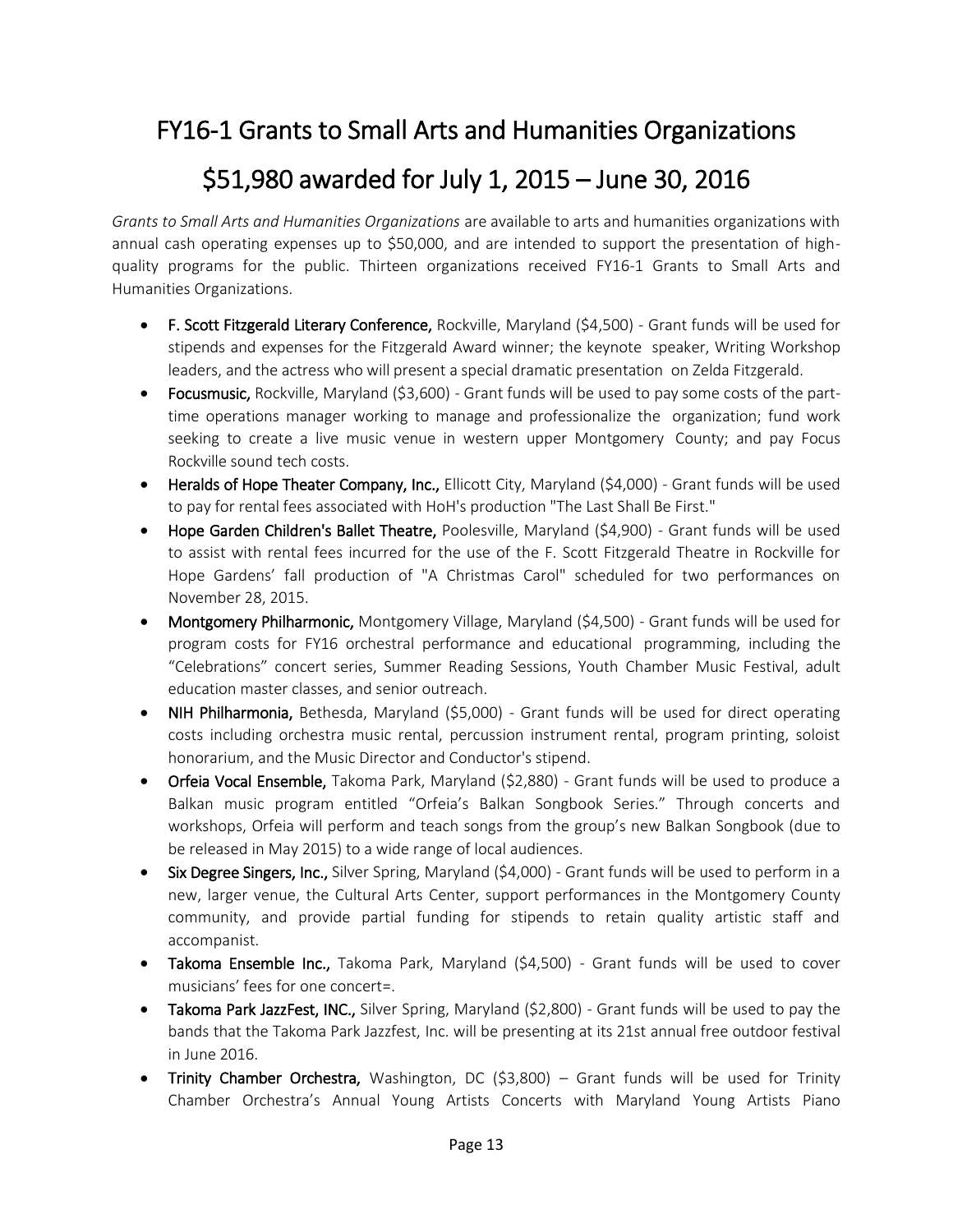Competition and young singers' competition winners; school concerts (the TCO plans one added school concert); and special concerts on themes, with appropriate soloists.

- Unexpected Stage Company, Montgomery Village, Maryland (\$4,500) Grant funds will be used for production costs for USC's summer 2015 production of *Romeo and Juliet: Love Knows No Age*.
- Zemer Chai, Kensington, Maryland (\$3,000) Grant funds will be used to organize and perform an evening choral concert of diverse Hanukkah-themed repertoire in December of 2015, before an audience of 400-500 people in Montgomery County, MD, with a guest performance by the Chamber Choir of Bethesda-Chevy Chase High School.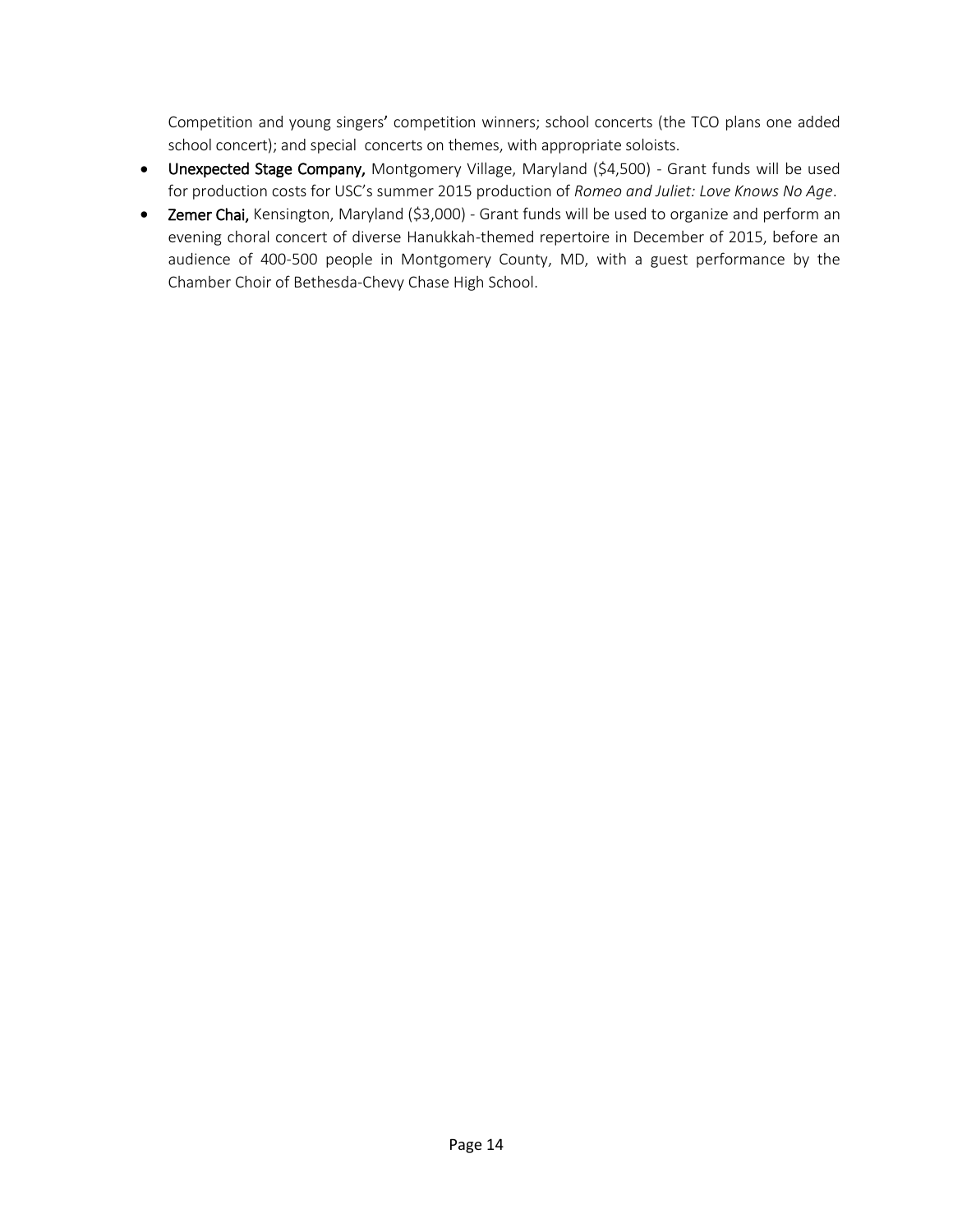#### FY16-2 Grants to Small Arts and Humanities Organizations

#### \$37,000 awarded for January 1 – June 30, 2016

*Grants to Small Arts and Humanities Organizations* are available to arts and humanities organizations with annual cash operating expenses up to \$50,000, and are intended to support the presentation of highquality programs for the public. Ten organizations received FY16-2 Grants to Small Arts and Humanities Organizations.

- Academy of Santa Cecilia Youth Orchestra, Silver Spring, Maryland (\$4,795) Grant funds will be used for musician honorariums, music, instructor fees, and performance venue rental fees associated with the preparation and performance of the 2016 Spring Concert Series.
- Flying V Theatre, Bethesda, Maryland (\$5,000) Grant funds will be used to help fund artist and production fees for "You, or Whatever I Can Get." Flying V presented the World Premiere of this show at the 2014 Capital Fringe Festival. It won "Best Musical," and they are planning to remount a fully staged production in 2016.
- Jazz Encounters, Silver Spring, Maryland (\$5,000) Grant funds will be used to cover the cost of musicians (sidemen/women) who perform on the program, Artistic Director (books and supervises musicians), and piano tuning for each performance.
- Living Arts Concert Series, Burtonsville, Maryland (\$4,795) Grant funds will be used to hire the Cajun Band 'Beausoleil', with Michael Doucet, to present a concert on April 3rd, 2016.
- Montgomery Symphony Orchestra, Takoma Park, Maryland (\$3,000) Grant funds will be used for a youth concert in June 2016, featuring Montgomery County middle and/or high school students playing one movement of a concerto of their choice accompanied by the Montgomery Symphony Orchestra.
- NIH Community Orchestra, Bethesda, Maryland (\$1,350) Grant funds will be used for the facilities rental for the December 2015 and April 2016 concerts of the NIH Community Orchestra.
- Olney Concert Band, Olney, Maryland (\$1,145) Grant funds will be used to mount a 30th anniversary fundraising concert. Funds from the grant will support space rental, rental and transport of percussion instruments, conductor and guest performer expenses, and audio recording.
- Photokids, Bethesda, Maryland (\$5,000) Grant funds will be used for Photokids' 2016 "Photography, Art and Nature," a 7-session spring program developed and led by artist and photographer Joanne Miller for 15 tweens. The group will create photographs of Montgomery County's nature and hold an exhibition at Asbury Village.
- Rockville Bach Academy, Rockville, Maryland (\$4,000) Grant funds will be used to underwrite fees for soloists, chorus, orchestra, venue rental, insurance, publicity, and other logistic and technical costs of their next "Conversation Concert" in Spring 2016.
- Washington Metropolitan Gamer Symphony Orchestra, Germantown, Maryland (\$2,915) Grant funds will be used to fund a Spring 2016 concert at the F. Scott Fitzgerald Theatre in Rockville. These funds will pay for venue rental, equipment rental, and printing.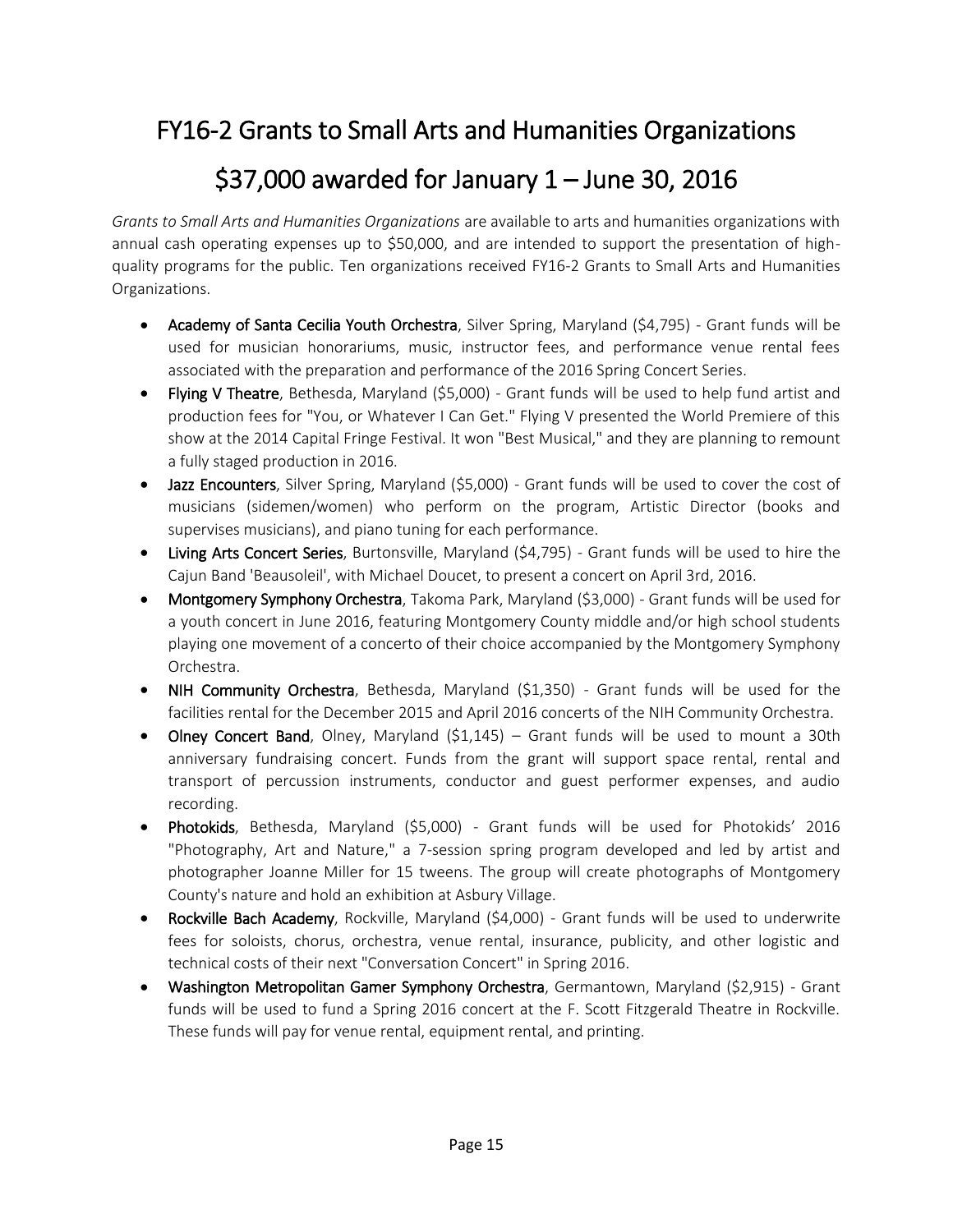## FY16 Grants to Individual Artists and Scholars

## \$71,786 awarded for July 1, 2015 – June 30, 2016

*Grants to Individual Artists and Scholars* support the work of individual artists and scholars who reside in Montgomery County. Activities funded by these grants may focus on the creation of artistic or scholarly work or the development of professional skills by an artist or scholar. Twenty-five artists received FY16 Grants to Individual Artists and Scholars.

- Kasi Aysola, Bethesda, Maryland  $(52,719)$  Grant funds will be used to create and stage a production entitled "Prakriti." The Power of Goddess Earth" using the dance vocabulary, lyrics, and music of South India. This work depicts the dual capacities of goddess Prakriti (mother nature) to both nourish and destroy.
- Cintia Cabib, Chevy Chase, Maryland (\$3,000) Grant funds will be used to design and develop a Web site to publicize Cabib's independent documentary, "Labyrinth Journeys," and promote the film through e-mail marketing.
- Shanthi Chandrasekar, North Potomac, Maryland (\$4,000) Grant funds will be used to create a series of artworks based on "cosmological concepts", which will be exhibited at the Margaret W. and Joseph L. Fisher Gallery in October 2015 and the Gandhi Memorial Center in 2016; and redo Chandrasekar's website to make it user-friendly to update images and events.
- Thanuja Domask, Potomac, Maryland (\$4,000) Grant funds will be used to create a collection of new work for an evening of Sri Lankan traditional & folk dance. This will further advance Domask's professional abilities as a choreographer & performer and firmly establish her role as a key agent in preserving an ancient dance form in the area.
- Adriane Fang, Silver Spring, Maryland (\$3,000) Grant funds will be used to create and present a dance work to be performed by professional dancers of a Montgomery County-based dance company.
- Jason Green, Gaithersburg, Maryland (\$5,000) Grant funds will be used to complete a documentary: *"The Quince Orchard Project (QOP)."* The QOP shares the lost, rich history of Quince Orchard, MD and explores how diverse communities must come together to preserve heritage and shape the future.
- Dini Karasik, Kensington, Maryland (\$3,000) Grant funds will be used to complete work on a collection of short stories set on the Texas-Mexico border.
- Kathryn Kaufman, Takoma Park, Maryland (\$981) Grant funds will be used to create a promotional catalog that showcases Kaufman's artwork, with the intention of promoting the work among area and regional curators and galleries.
- Glen Kessler, Rockville, Maryland (\$2,934) Grant funds will be used to improve the quality of Kessler's studio practice through outfitting his studio with proper lighting.
- Jessica Krash, Chevy Chase, Maryland (\$4,000) Grant funds will be used to write a cello concerto, and make a preliminary recording of the concerto, with a piano playing an orchestra-reduction, or with a 7 to 10 person ensemble for the orchestra.
- Wytold Lebing, Takoma Park, Maryland (\$4,000) Grant funds will be used to record, mix, and master a new album of original six-string electric cello music with ensemble accompaniment,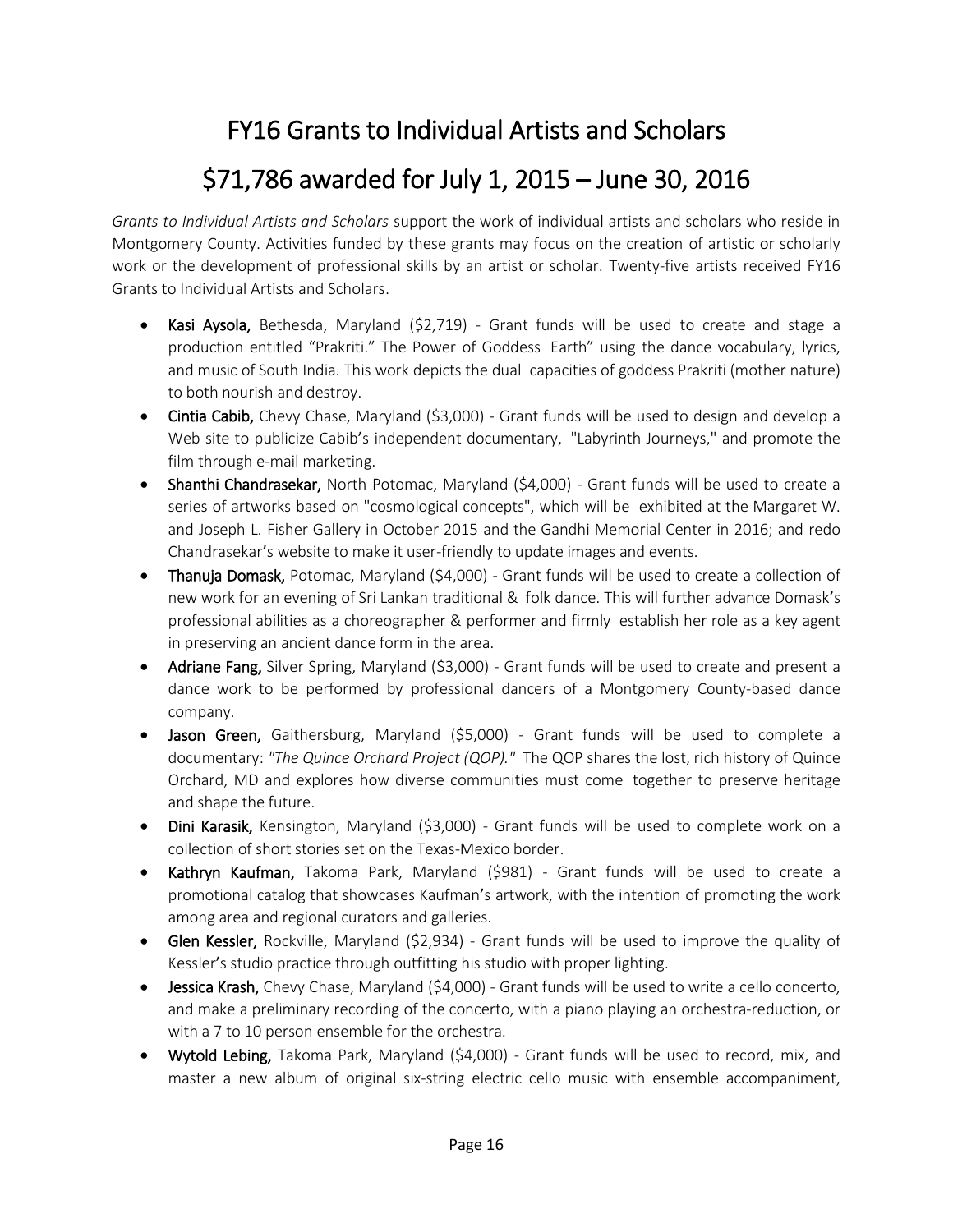blending classical technique with rhythms, song structures, and improvisational styles of jazz, rock, blues, and Americana.

- Larry Levine, Rockville, Maryland (\$793) Grant funds will be used to self-publish a fine-arts quality photography portfolio to mark Levine's "35th anniversary" as a professional photographer in May 2016. Levine will use copies of this limited edition book to promote his work for future projects.
- Sabrina Mandell, Rockville, Maryland (\$3,200) Grant funds will be used to research, develop and perform a 40 minute solo, educational, theatre piece called the "Wit and Wisdom of Her Royal Highness the Queen of Bees", an entertaining presentation in which the Queen teaches about the ecological importance of pollinators.
- Lindsay McCulloch, Silver Spring, Maryland (\$875) Grant funds will be used to complete a series of artworks that McCulloch began in 2014, entitled "Interference". The funds would be used to execute 4 paintings and 6 prints, adding to two oil paintings and 16 screen prints that McCulloch has already completed for this series.
- Miriam Morsel Nathan<sup>t</sup>, Silver Spring, Maryland (\$1,763) Grant funds will be used to create a visual document of lives in a world before WW II. Working with Lily Press in Rockville & 1920s-1930s photographs as source, Nathan will use the funds to print multiple etchings, integrate them as a series, and submit the project for consideration in the US and abroad.
- Adrienne Moumin, Silver Spring, Maryland (\$3,870) Grant funds will be used to produce and frame two large-scale, and two additional, small- to medium-scale, handmade gelatin silver photo collages, in continuation of Moumin's "Architextures" series, ongoing since 2000.
- Vicky Pinpin-Feinstein, Takoma Park, Maryland (\$2,700) Grant funds will be used for a research trip and a writing retreat for a book about Ethiopian immigrants and native-born Americans and the stories that unfold in their lives. This is the first in a book series on four immigrant groups in Montgomery County.
- Xueling Qin, Potomac, Maryland (\$3,000) Grant funds will be used to organize a fully staged and costumed live performance of historically recognized works of Beijing Opera for Montgomery County residents, which will enhance Qin's managerial skills in coordinating a large artistic event.
- Maritza Rivera, Rockville, Maryland (\$3,000) Grant funds will be used to create a deck of poetry playing cards using a short form of poetry called "Blackjack." An original Blackjack poem would appear on each of the 52 playing cards in the deck. This would provide a non-traditional way to experience and share poetry.
- Carrie Rose, Takoma Park, Maryland (\$3,000) Grant funds will be used to produce the sixth season of the Origins Concert Series in Silver Spring. Rose will premiere three new compositions of hers during this series, one at each concert.
- Michael Shereikis, Silver Spring, Maryland (\$3,000) Grant funds will be used to produce an album of original compositions and reimagined African classics in a promising new collaboration between Shereikis (Chopteeth Afrofunk Big Band) and fellow local band-leader and cultural activist Eme Awa (Eme & Heteru).

l

<sup>†</sup> Roundup for the Visual Arts Award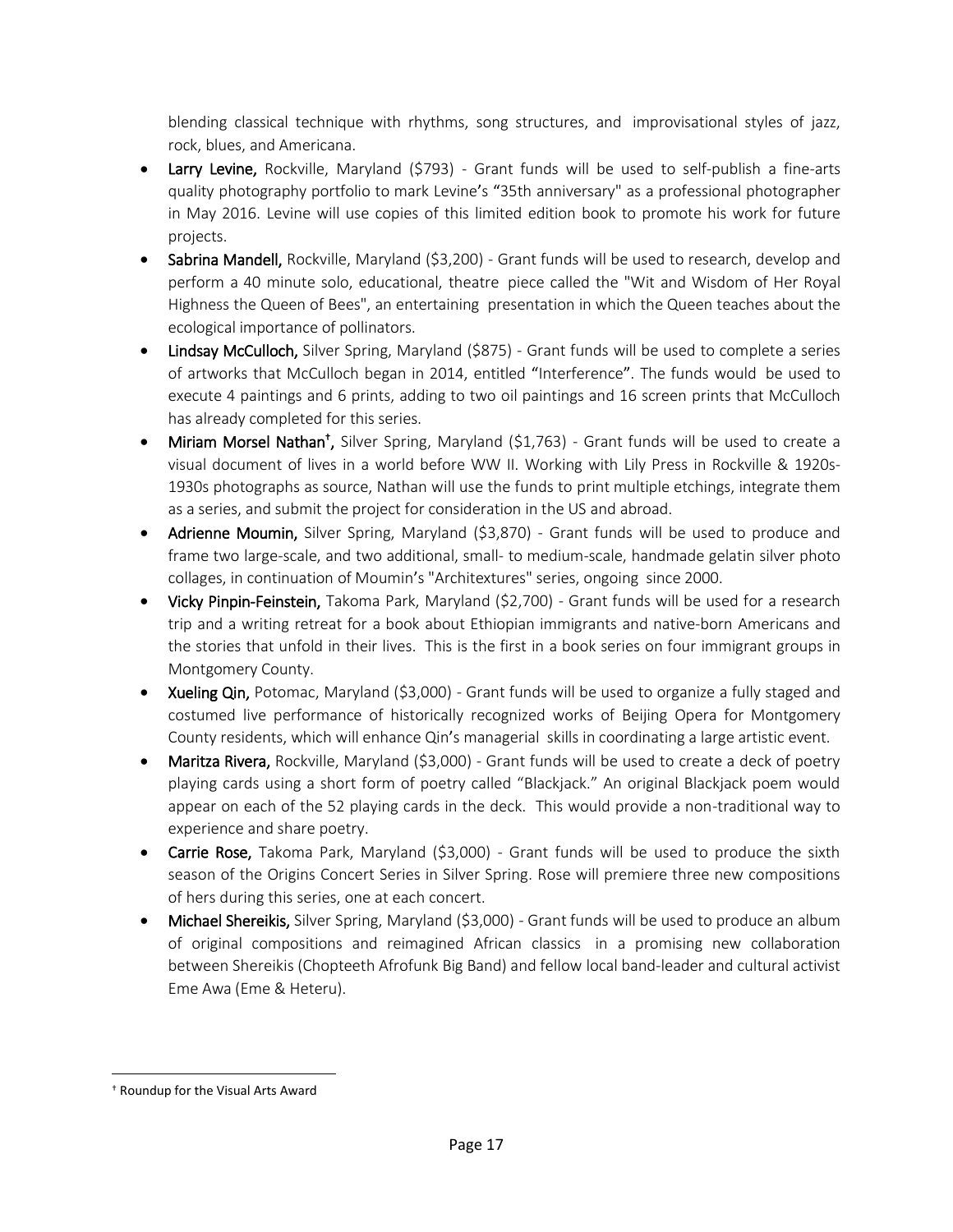- Elzbieta Sikorska, Silver Spring, Maryland (\$2,400) Grant funds will be used to make necessary improvements in Sikorska's studio, including updating lights, securing adequate storage space, and replacing panels which support works on paper in progress.
- Gwydion Suilebhan, Silver Spring, Maryland (\$5,000) Grant funds will be used to draft and revise Suilebhan's new play, THREE, which will be having its world premiere with The Welders in 2016. The grant will help Suilebhan support himself during a long period of writing and revision.
- Ting Wang, Silver Spring, Maryland (\$1,489) Grant funds will be used to attend the 38th annual conference of the American Literary Translation Association (ALTA) from October 28 to October 31, 2015 in Tucson, AZ, for professional development that will enhance Wang's skills and advance her career as a literary translator.
- John Wysong, Damascus, Maryland (\$1,062) Grant funds will be used to independently publish 500 copies of a 60 page graphic novel entitled "Stomach Bug," which Wysong has been developing since 2013, and to purchase a copyright and ISBN for this project.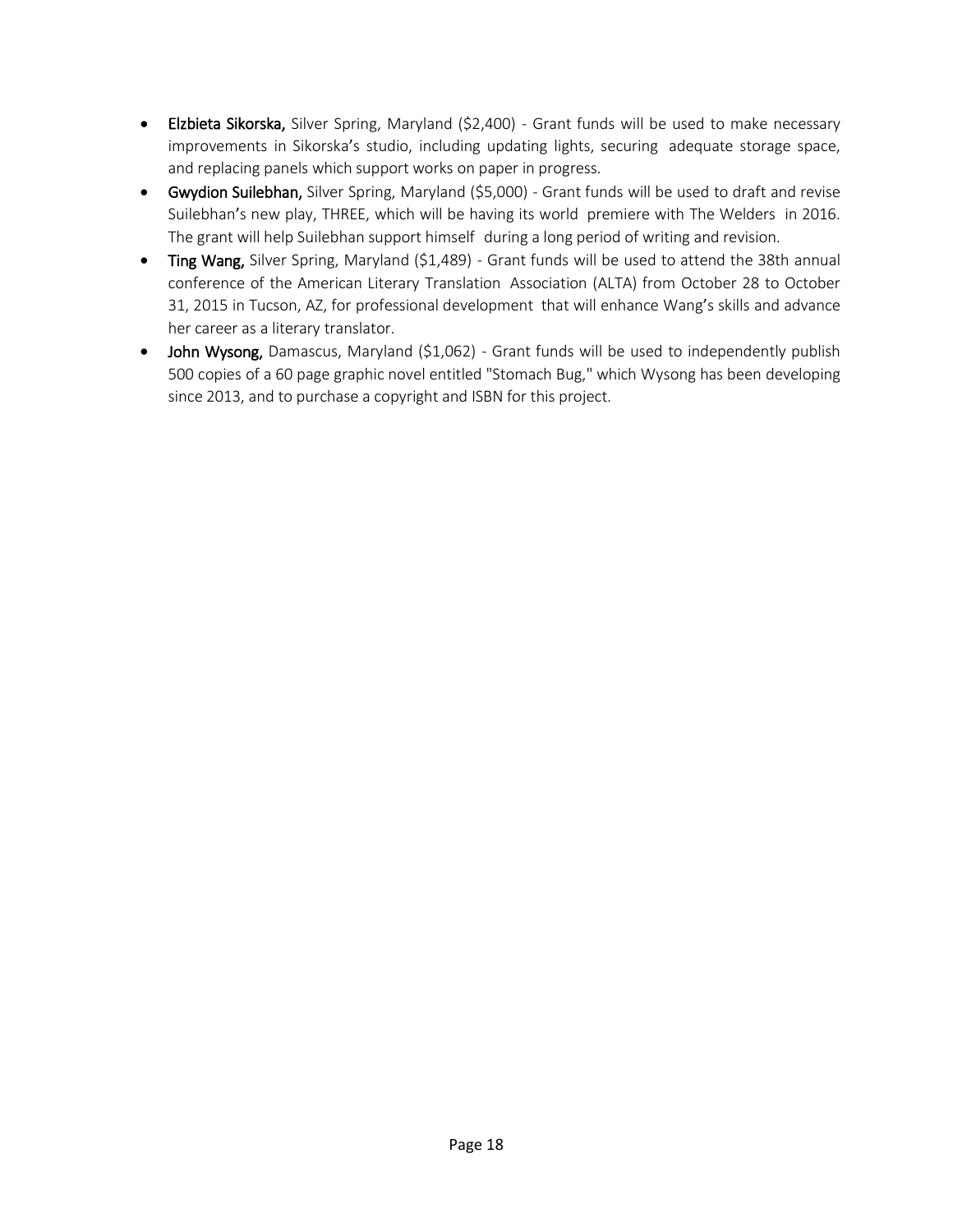## FY16-1 Arts Integration Residency in the Schools Grants

## \$7,000 awarded for September 1 – December 31, 2015

*Arts Integration Residency in the Schools Grants* support individual teaching artists trained in curriculumbased arts integration techniques who collaborate with a classroom teacher to develop an arts-integrated program for students during the school day. Three artists received FY16-1 Arts Integration Residency in the Schools Grants.

- South Lake Elementary School, Ali Oliver-Krueger, Gaithersburg, Maryland (\$2,000) Grant funds will be used to implement a creative drama residency, focusing on strategies designed to promote reading comprehension and oral language skills among 4<sup>th</sup> grade ELL/ESOL students.
- Strathmore Elementary School, Leila Cabib, Silver Spring, Maryland (\$2,000) Grant funds will be used to create a graphic novel on the causes and effects of a turning point in the civil rights, labor, health and safety, or women's movement. Students will present historical information through narration, dialogue and the graphic elements of sequential art.
- Wheaton High School, Joanne Miller, Silver Spring, Maryland (\$3,000) Grant funds will be used to cover a cross-curriculum project for 200 students and use the art of photography to examine land use in the Wheaton community.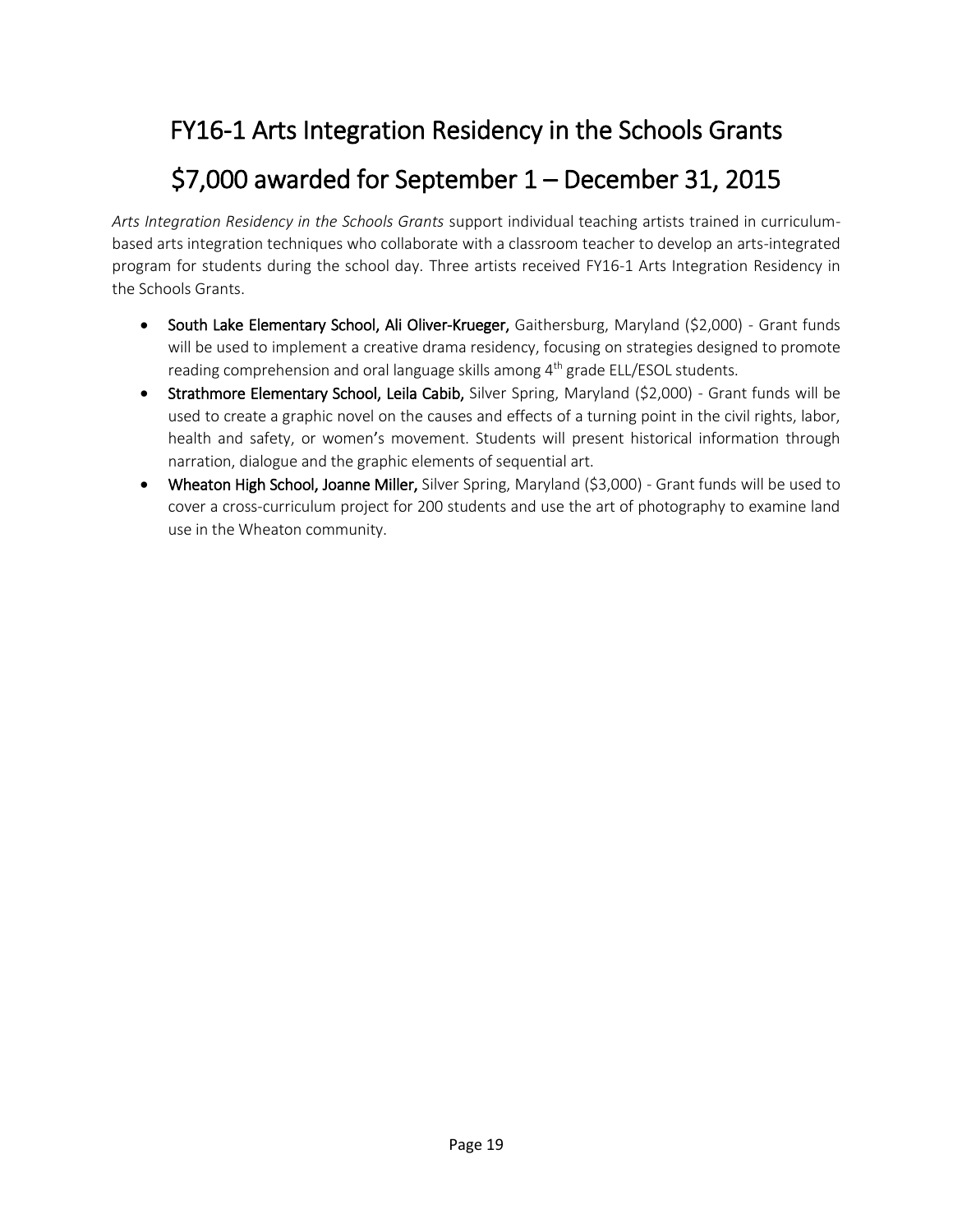#### FY16-2 Arts Integration Residency in the Schools Grants

#### \$9,845 awarded for January 1 - June 15, 2016

*Arts Integration Residency in the Schools Grants* support individual teaching artists trained in curriculumbased arts integration techniques that collaborate with a classroom teacher to develop an arts-integrated program for students during the school day. Four artists received FY16-2 Arts Integration Residency in the Schools Grants.

- Gaithersburg Elementary School, Arianna Ross Young Artists of Maryland, Gaithersburg, Maryland (\$2,168) – Through a series of creative writing exercises and storytelling integrated with visual arts techniques, students discover the power of their own words to create an original story and create puppets to accompany that story. Using co-teaching strategies, storyteller Arianna Ross and participating art teachers will create daily lessons leading students to create their own original stories. They will create paint strip marionettes featuring the colors that express personality traits.
- Stedwick Elementary School, ClancyWorks Dance Company, Montgomery Village, Maryland (\$2,997) – Grant funds will be used to work with all 5th grade classes and teachers for the Earth & Space Dance Residency combining science with dance. The students will use movement to understand concepts aligned with their current course work and be introduced to the elements of dance. The residency includes a planning meeting, five sessions for each of the three 5th grade classes, and an evaluation meeting. The last session will be an informal presentation for 3rd and 4th grades.
- Westbrook Elementary School, Carien Quiroga, Bethesda, Maryland (\$3,000) Grant funds will be used to work with SPED students in the Emotional Disability Cluster program to create a glass mosaic mural inspired by what they learn about the culture and history of South Africa and their own personal journeys of overcoming challenges in life. Social Studies, Health & Writing curricula are integrated with the collaborative mosaic making process to provide students with an empowering and positive mechanism for self-expression and communication.
- White Oak Middle School, Ali Oliver-Krueger, Silver Spring, Maryland (\$1,680) Grant funds will be used to conduct a creative drama residency at White Oak Middle School supporting the 8th grade Social Studies unit on the Civil War and the Underground Railroad. This residency integrates drama with Maryland Common Core State Standards in Reading for Literacy in History/Social Studies.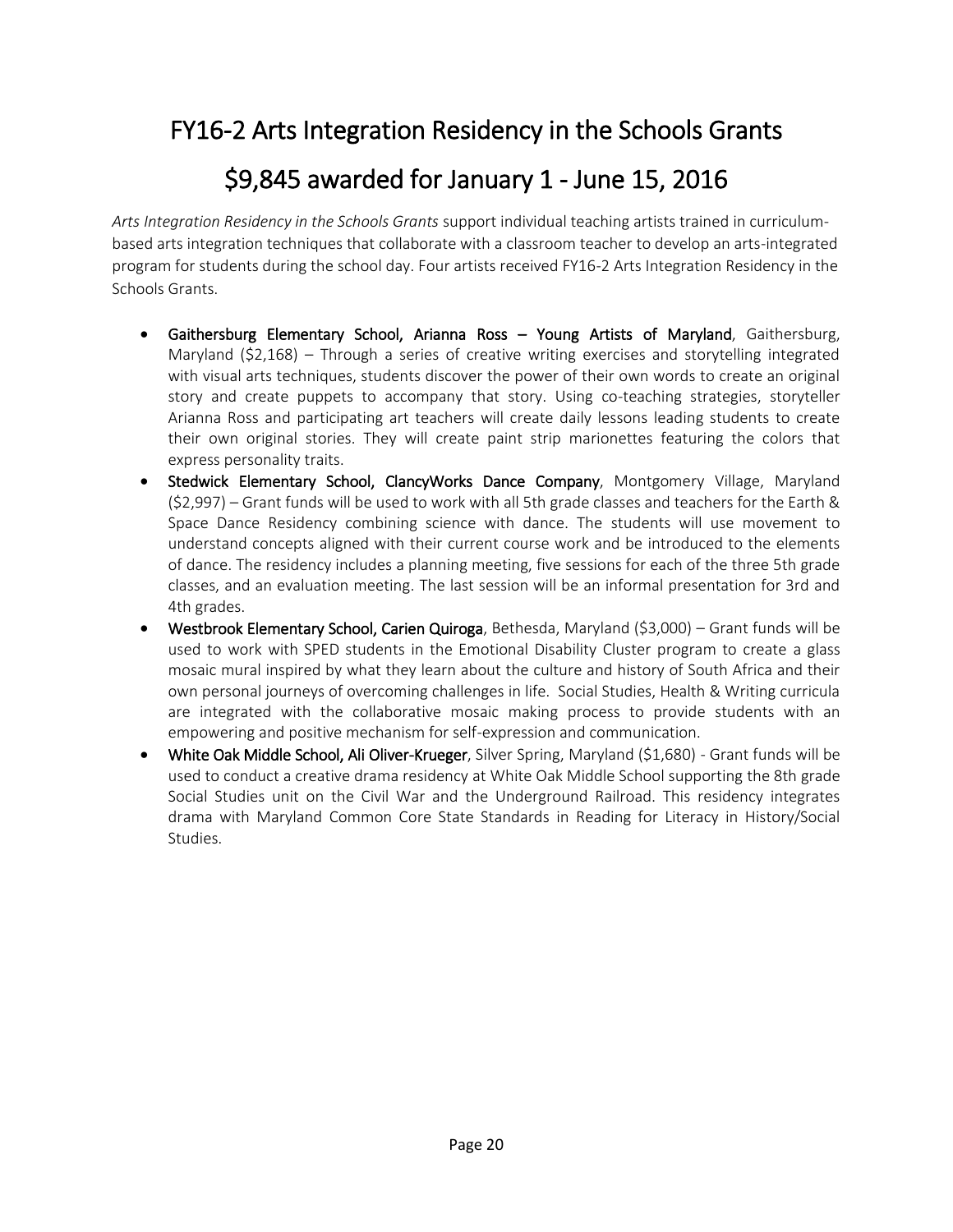## FY16-1 Artists and Scholars in the Community Grants

## \$6,750 awarded for October 1, 2015 – February 29, 2016

Artists and Scholars in the Community Grants support a variety of arts and humanities programs that bring high quality artists and scholars to community-based audiences in the County. It is also intended that these grants will bring the arts and/or humanities to underserved populations that have fewer opportunities to participate in programs available to the general community. Five artists received FY16-1 Artists and Scholars in the Community Grants.

- B'Nai B'Rith Homecrest House, ClancyWorks Dance Company, Silver Spring, Maryland (\$1,500) -Grant funds will be used for six Seniors Movement Workshops and a performance from ClancyWorks Dance Company, all designed to serve the elderly. The more elderly persons are stimulated physically, the greater is the likelihood for maintenance of mental acuity, agility and positive attitudes. The senior participants at Homecrest House, their families and members of the greater community around the Center will be invited to participate in the workshops and performance.
- CHI Centers Inc., Magpie, Silver Spring, Maryland (\$750) Grant funds will be used to support a performance by Magpie of "Icthyomusicology" that will engage individuals supported by CHI Centers Inc. - adults with intellectual and developmental disabilities - in a musical exploration of marine life through original compositions, unique instruments, and content-supporting creative movement.
- Easter Seals, Marcie Wolf-Hubbard, Silver Spring, Maryland (\$1,500) Grant funds will be used to conduct hands-on art sessions for participants to create unique art in printmaking and mixed media based on visits to local artists' studios and exhibits.
- Montgomery County Correctional Facility, Carien Quiroga, Boyds, Maryland (\$1,500) Grant funds will be used for a series of visual art workshops with inmates suffering from mental illness in the Crisis Intervention Unit (CIU) at Montgomery County Correctional Facility. Conducting the workshops inside the jail, participants will create individual artworks as well as a collaborative painted mural, providing a beneficial educational and artistic experience during their incarceration.
- Montgomery County Public Libraries, Leila Cabib, Gaithersburg, Maryland (\$1,500) Grant funds will be used to provide seven one-hour, hands-on animation workshops for children aged 10 and up during winter break in five Montgomery County public libraries: Aspen Hill, White Oak, Long Branch, Gaithersburg and Marilyn J. Praisner.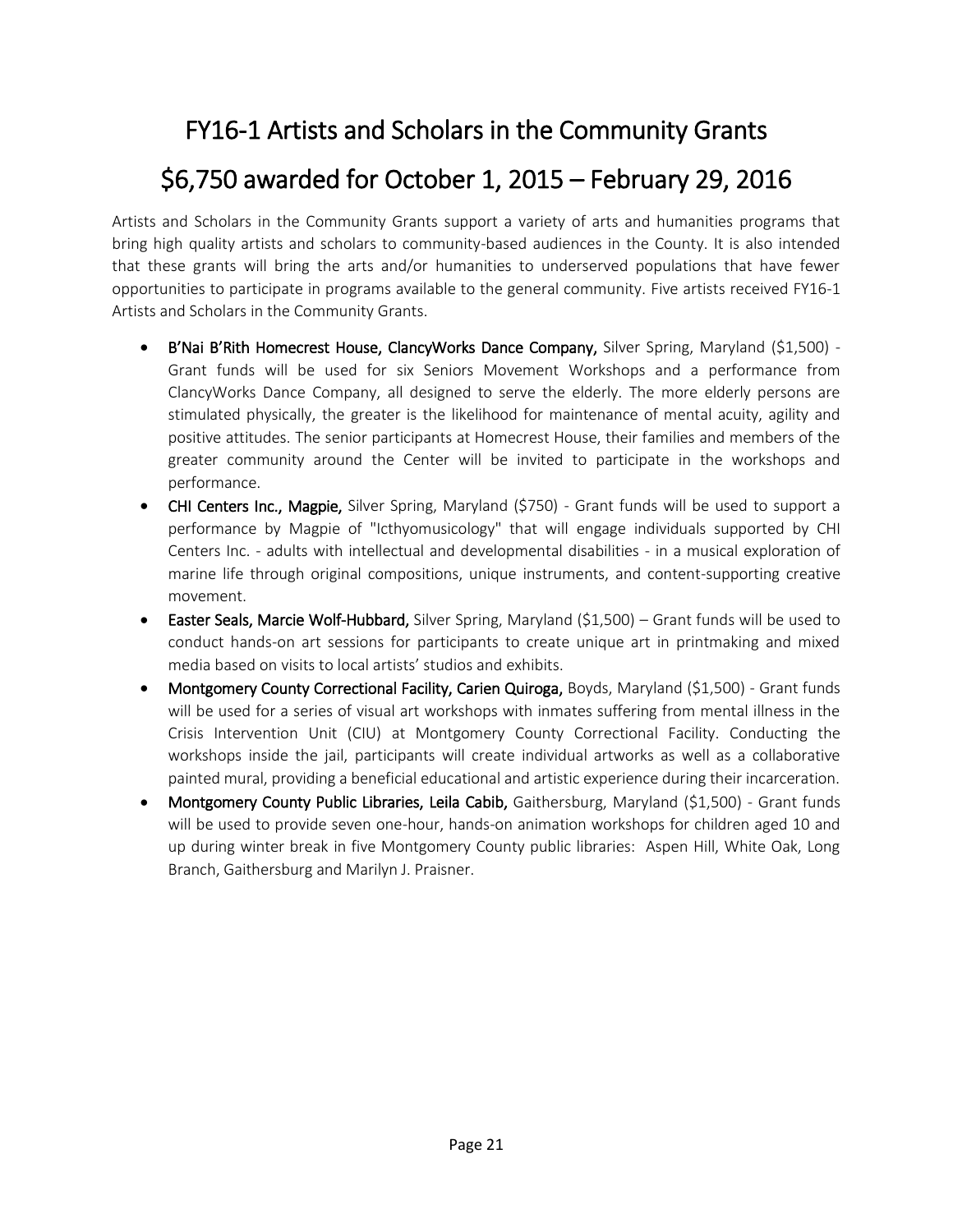## FY16-2 Artists and Scholars in the Community Grants

## \$7,500 awarded for March 1 – September 30, 2016

Artists and Scholars in the Community Grants support a variety of arts and humanities programs that bring high quality artists and scholars to community-based audiences in the County. It is also intended that these grants will bring the arts and/or humanities to underserved populations that have fewer opportunities to participate in programs available to the general community. Five artists received FY16-2 Artists and Scholars in the Community Grants.

- Holy Cross Health, Marcie Wolf-Hubbard, Silver Spring, Maryland (\$1,500) Grant funds will be used to conduct hands-on art sessions focused on drawing nature and exploring more techniques in mixed media for participants in their medical adult daycare program.
- Montgomery County Correctional Facility, Carien Quiroga, Boyds, Maryland (\$1,500) Grant funds will be used for a series of visual art workshops with inmates suffering from mental illness in the Crisis Intervention Unit (CIU) at Montgomery County Correctional Facility. Participants will create several individual artworks as well as work collaboratively on a project, providing a beneficial educational and artistic experience during their incarceration.
- Montgomery County Public Libraries, Leila Cabib, Rockville, Maryland (\$1,500) Grant funds will be used to provide seven free one-hour, hands-on animation workshops for children aged 10-14 in five Montgomery County public libraries: Silver Spring, White Oak, Gaithersburg, Germantown and Twinbrook.
- Springvale Terrace Retirement Community, ClancyWorks Dance Company, Silver Spring, Maryland  $(51,500)$  – Grant funds will be used for a ClancyWorks Dance Company performance and 5 subsequent dance workshops for the residents of Springvale Terrace Retirement community that will engage the participants in movement and storytelling.
- YMCA-Youth and Family Services, Arts on the Block, Silver Spring, Maryland (\$1,500) Grant funds will be used to work with Arts on the Block's Common Ground Teaching Artist, Kristen Hayes, and YMCA-YFS staff, Common Ground teen mentors and middle school youth from the Carroll Avenue/Quebec Terrace (CAQT) community to create individualized, acrylic glazed, Plexiglas window inserts to be installed throughout the housing community, using the theme "Through My Eyes."